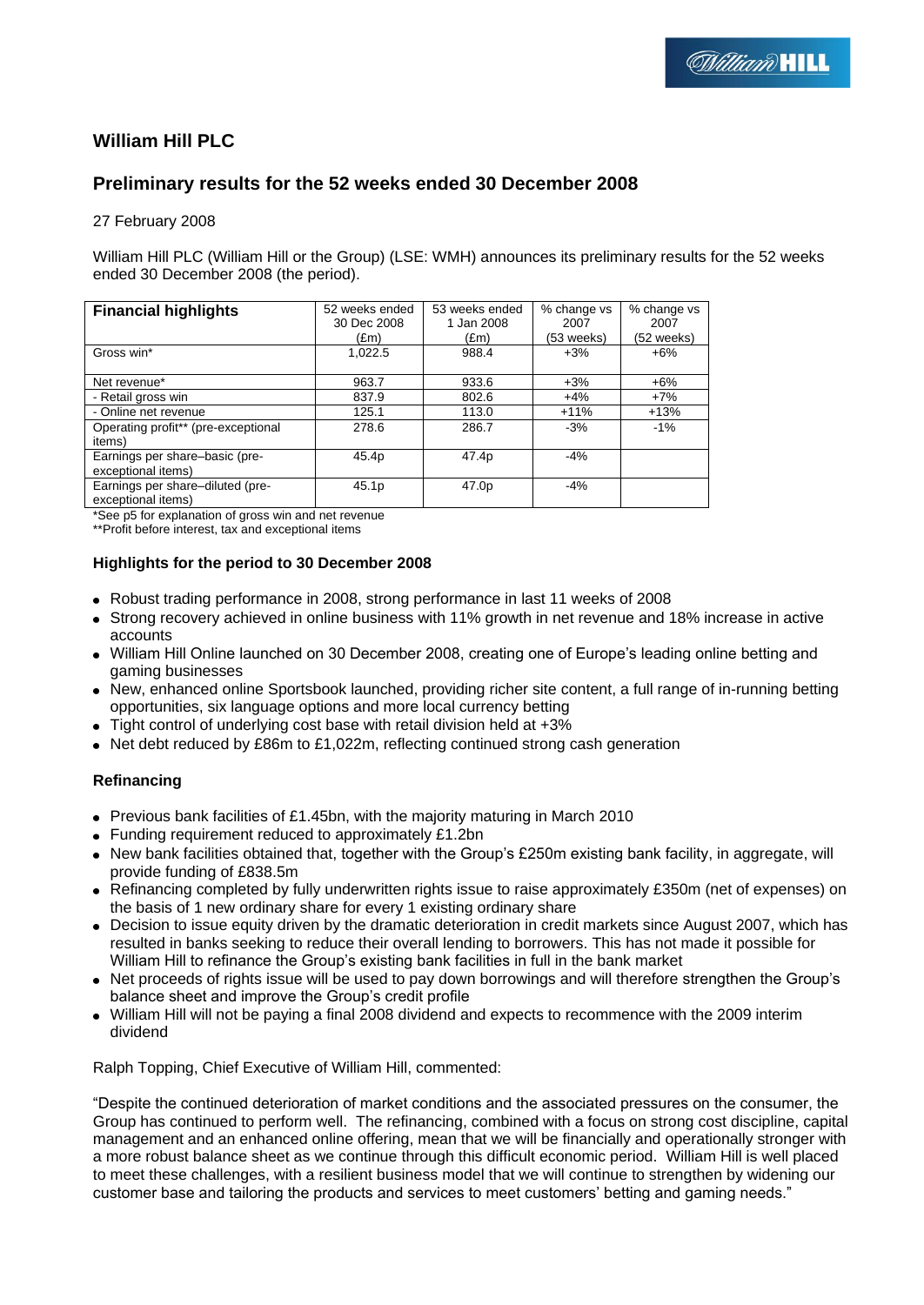| Analyst and investor presentation                                                                     |                                                                            |                                                                                                                                                                      |                                                                                                       |
|-------------------------------------------------------------------------------------------------------|----------------------------------------------------------------------------|----------------------------------------------------------------------------------------------------------------------------------------------------------------------|-------------------------------------------------------------------------------------------------------|
| Meeting:<br>9.00 a.m.<br><b>Smeaton Vaults</b><br>The Brewery<br><b>Chiswell Street</b><br>London EC1 | Live conference call:<br>Tel: 0800 634 5205<br>Int'l: +44 (0) 20 8817 9301 | Archive conference call:<br>Tel: +44 (0) 20 7769 6425<br>Int'l: +44 (0) 20 7769 6425<br>PIN: 1577020#<br>(available after the meeting<br>until Friday, 6 March 2009) | Webcast:<br>www.williamhillplc.com<br>Available live and, until 27<br>February 2010, as an<br>archive |

| <b>Enguiries:</b>       |                                    |                                      |
|-------------------------|------------------------------------|--------------------------------------|
| <b>William Hill PLC</b> | Ralph Topping, Chief Executive     | Today: tel +44 (0) 20 7404 5959      |
|                         | Simon Lane, Group Finance Director | Thereafter: tel +44 (0) 20 8918 3600 |
|                         | Lyndsay Wright, Head of IR         |                                      |
| <b>Brunswick</b>        | Fiona Antcliffe / Deborah Spencer  | Tel: +44 (0) 20 7404 5959            |

#### **Notes to editors:**

William Hill is one of the UK's leading betting and gaming companies. It is one of the UK's largest bookmakers, and also operates in Ireland, with a total of approximately 2,300 LBOs in the UK that provide betting opportunities on a wide range of sporting and non-sporting events and, in the UK, offer gaming machines. The Group"s online business, William Hill Online, is one of the leading European online betting and gaming business by profitability, providing sports betting, casino games, poker, bingo, numbers betting and skill games.

#### **Cautionary note regarding forward-looking statements**

These results include statements that are, or may be deemed to be, "forward-looking statements". These forward-looking statements can be identified by the use of forward-looking terminology, including the terms "believes", "estimates", "anticipates", "expects", "intends", "plans", "goal", "target", "aim", "may", "will", "would", "could" or "should" or, in each case, their negative or other variations or comparable terminology. These forward-looking statements include all matters that are not historical facts. They appear in a number of places throughout these results and the information incorporated by reference into these results and include statements regarding the intentions, beliefs or current expectations of the directors, William Hill or the Group concerning, amongst other things, the results of operations, financial condition, liquidity, prospects, growth, strategies and dividend policy of the William Hill and the industry in which it operates.

By their nature, forward-looking statements involve risks and uncertainties because they relate to events and depend on circumstances that may or may not occur in the future and may be beyond William Hill's ability to control or predict. Forward-looking statements are not guarantees of future performance. The Group's actual results of operations, financial condition, liquidity, dividend policy and the development of the industry in which it operates may differ materially from the impression created by the forward-looking statements contain in these results and/or the information incorporated by reference into these results. In addition, even if the results of operations, financial condition, liquidity and dividend policy of the Group and the development of the industry in which it operates, are consistent with the forward-looking statements contained in these results and/or the information incorporated by reference into these results, those results or developments may not be indicative of results or developments in subsequent periods.

Other than in accordance with its legal or regulatory obligations (including under the Listing Rules, the Disclosure and Transparency Rules and the Prospectus Rules), William Hill does not undertake any obligation to update or revise publicly any forward-looking statement, whether as a results of new information, future events or otherwise.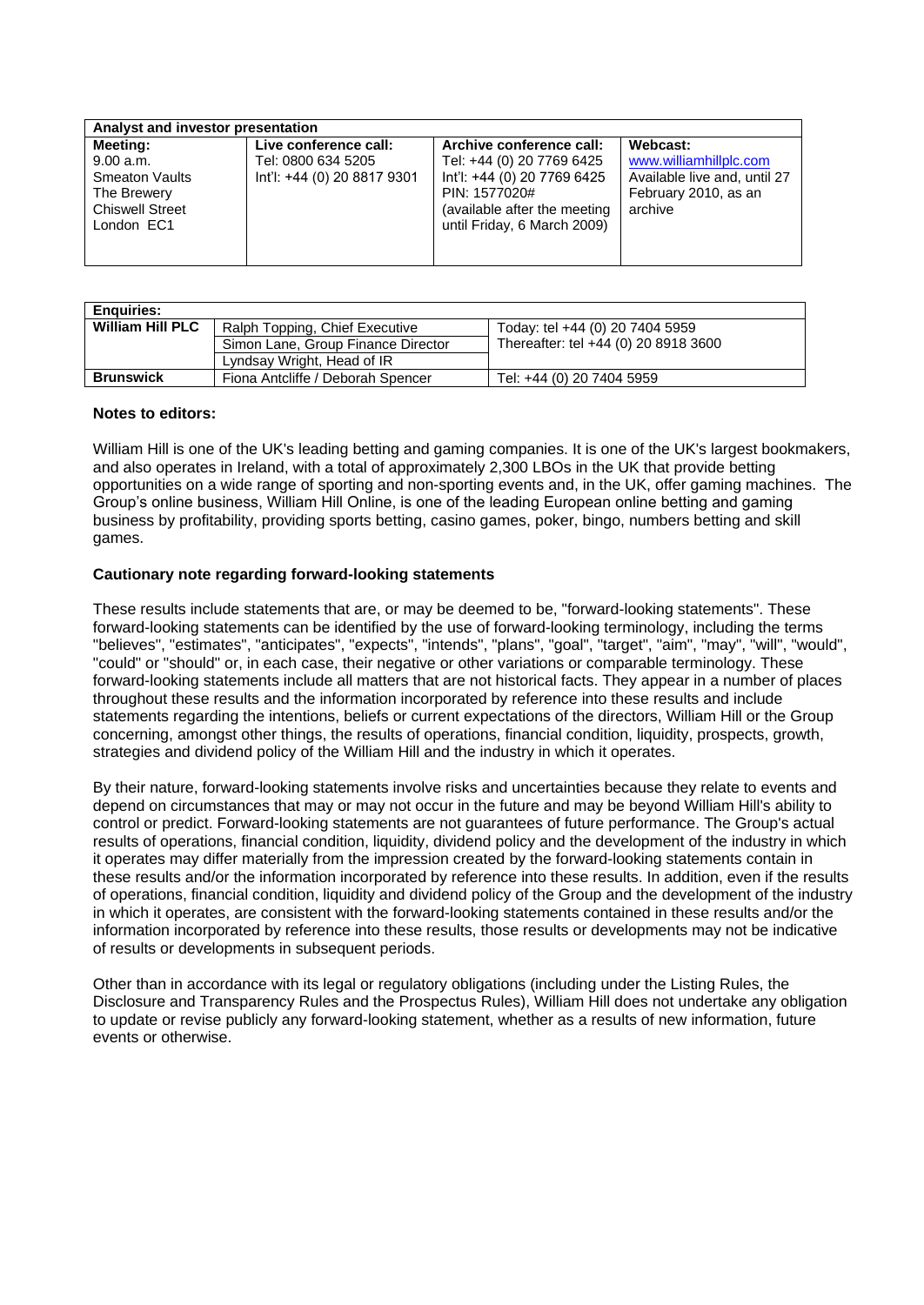# **Overview**

## **Trading overview**

William Hill achieved a robust trading performance in 2008, with Group gross win of £1,022.5m, net revenue of £963.7m and operating profit of £278.6m. Gross win and net revenue were 6% higher on a 52-week comparison with 2007. The Group continued to show resilient trading through the final quarter of 2008 with gross win for the 11 weeks since we issued our Interim Management Statement increasing by 8% compared with 2007. Operating profit was 1% lower on a 52-week comparison with 2007. Basic earnings per share excluding exceptional items was 45.4p.

Our retail business, which accounts for 82% of the Group"s gross win, delivered a strong trading performance in 2008 in spite of the challenging economic conditions. On a 52-week basis, gross win grew by 7% and operating profit by 7%. We have achieved this growth by continuing to invest in the development of our LBO estate and by implementing various cost management measures that kept the underlying cost increase in the period to 3%. This helped to offset some of the additional costs from the introduction of Turf TV as a second supplier of television pictures from racecourses into the LBOs and the first full-year effect of extended winter opening hours.

Shortly after Ralph Topping"s appointment as Chief Executive in February 2008, we announced our intention to increase our focus on the growth opportunities in gaming and online gambling, having seen our leading position eroded over recent years. We achieved positive growth in our existing online business, delivering on a 52-week basis net revenue growth of 13%, operating profit growth of 10% and an 18% increase in active accounts.

More importantly, we established a strong platform for continued growth by addressing our key deficiencies in technology and capabilities. First, we launched our new Sportsbook on the industry-leading Orbis software platform, which offers customers significant improvements, such as richer site content and a full range of inrunning betting opportunities. Second, we established William Hill Online as one of Europe"s leading online betting and gaming businesses by combining our existing online sports betting and gaming business with certain assets acquired from Playtech.

The Board believes William Hill Online is well placed to capitalise on the significant growth projected to come from online betting and gaming over the next few years. Full integration will take up to nine months to complete but the team has already made good progress, including launching new poker and casino websites using Playtech's software. Once integrated, William Hill Online will be able to apply the skills of the specialised online marketing and customer management teams we acquired to all customers in the business and to cross-sell more effectively the full range of sports betting and gaming products that we offer, including the new Sportsbook. The online channel is our preferred approach for targeting betting and gaming customers internationally as it is the most cost-effective mechanism for reaching large, geographically diverse customer bases. Whilst land-based expansion remains a longer term opportunity, we recognise that the current economic climate is making such capital-intensive, long-term investments more challenging. As a result, we sold our Italian joint venture in July 2008. In Spain, we are now trading in 74 locations in Madrid and the Basque region and we are in discussion with Codere S.A.(Codere), our joint venture partner in Spain, as to the future strategic direction of the joint venture.

## **Refinancing**

As previously highlighted, we have been in dialogue with our banks regarding our borrowing facilities, £1.2bn of which are due to mature in March 2010. We have announced today that William Hill has entered into new bank facilities that, under a forward-start mechanism, and together with our £250m existing bank facility, will provide aggregate funding to the Group of £838.5m. In addition, the Board has announced today that the Group proposes to raise approximately £350m (net of expenses) by way of a fully underwritten 1 for 1 rights issue. Further details are disclosed in a separate news release also issued today.

The Board"s decision to issue equity has been driven by the dramatic deterioration in credit markets since August 2007, which has resulted in banks seeking to reduce their overall lending to borrowers.

Notwithstanding the Group"s continued trading resilience, strong cash generation and recent actions to reduce our funding requirements from £1.45bn to approximately £1.2bn and the reduction in net debt of £86m to £1,022m during 2008, the current credit market conditions have not made it possible for William Hill to refinance the Group"s existing bank facilities in full in the bank market.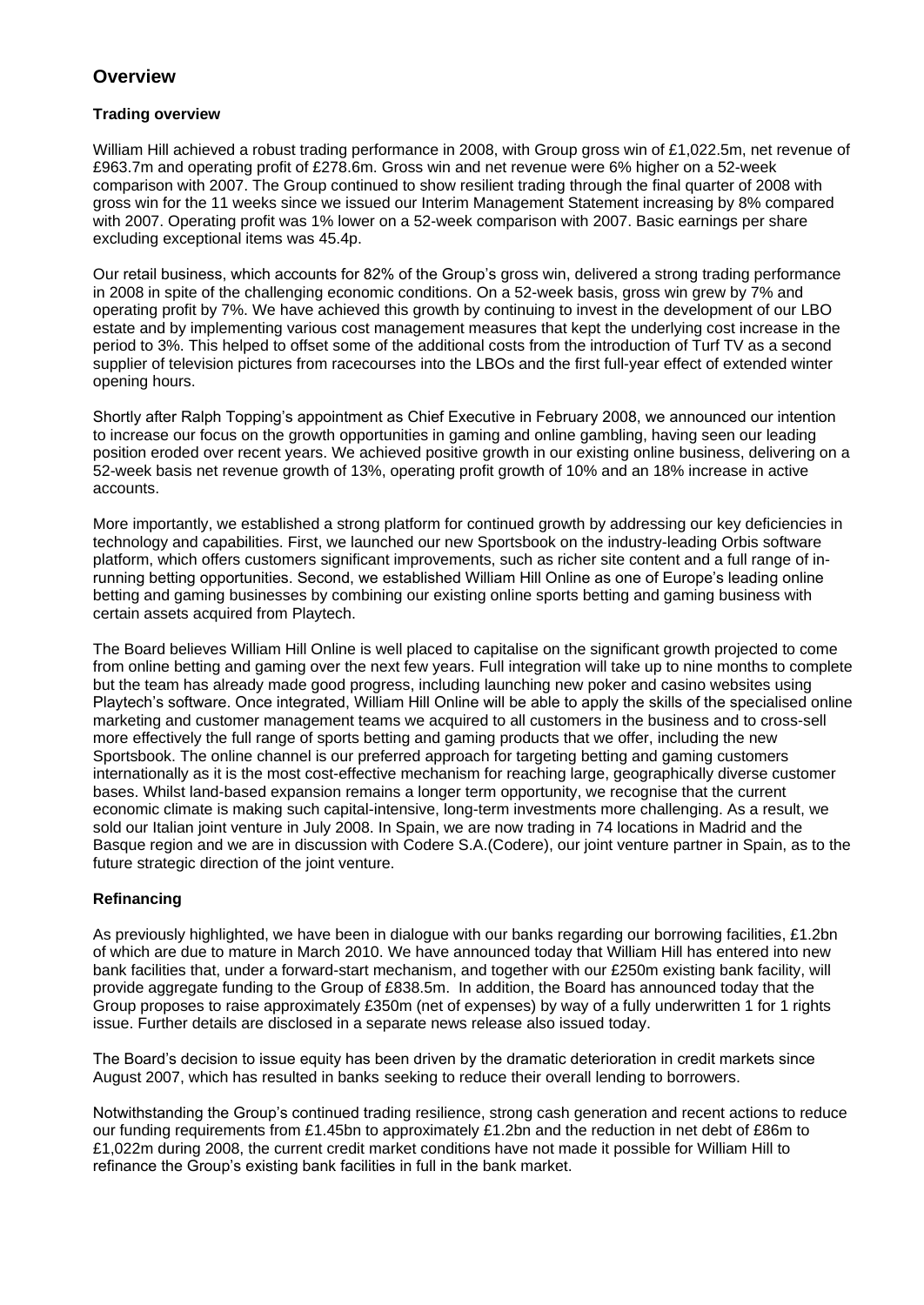Together, the refinanced bank facilities and the proceeds from the fully underwritten rights issue will result in a significant decrease in the Group's net debt with an improved facility maturity profile and result in a strengthened balance sheet and improved credit ratios. The Board believes that, with the new bank facilities and the rights issue, William Hill will have a robust capital structure and appropriate financial flexibility to enable the Group to continue to execute our growth strategy.

## **Dividend**

William Hill will not be paying a final 2008 dividend. Following the Rights Issue, the Board expects to adopt a dividend policy based initially on a dividend cover of 2.5 times underlying earnings, with the intention of moving towards 2.0 times dividend cover over time. The Board expects to pay an interim and final dividend for 2009 in line with this dividend policy. The dividend policy is aimed at ensuring that shareholders continue to benefit from the successful growth and strong cash flows of the Group.

## **Current trading and outlook**

Group net revenue in the first eight weeks to 24 February 2009 increased by 9%, including the contribution from our expanded online business, compared to the same period in 2008. This increase was achieved against a strong comparator period in 2008 and in spite of poor weather, with 57 UK race meetings cancelled as at 24 February 2009, compared with 26 in the same period in 2008. As a result of these factors, retail gross win increased by 2% compared to the same period in 2008. Within the retail channel, gaming machines continued to perform strongly, with gross win increasing by 13% compared to the same period in 2008. On 30 December 2008, we completed the transaction with Playtech which established William Hill Online. Since then, the online business has performed strongly, particularly in Sportsbook, bingo and skill games, and has increased net revenue by 54% compared with the same period in 2008, taking into account the acquired businesses. We expect William Hill Online to benefit going forward from offering our casino and poker gaming products via Playtech's software.

The Board remains confident about the prospects for the business, both in the UK retail market and in the online market. While it is unclear how the current economic climate might affect our business in the coming months, performance in 2008 as a whole, in the fourth quarter of the year and in 2009 to date has been resilient. The Board believes that this resilience is supported by the broader geographical base of the retail business across the UK, the expanding product range offered across the channels, the widening customer base, and the fact that betting and gaming remain low-ticket, entertainment-led activities.

Given the current economic climate, the Group is focused on maintaining tight cost control and capital management. During 2009, we expect to see further benefits accruing to our retail business from the cost initiatives implemented in 2008, including the new staffing model. At the same time, we will continue to invest in William Hill Online to achieve growth in revenue and overall customer numbers.

We reduced our capital expenditure significantly during 2008 and intend to maintain this lower level of expenditure during 2009. In addition, our capital expenditure approval process has become more stringent. During the coming year, we intend to focus our estate development programme on new LBO sites and re-sites where we expect to achieve the best rates of return.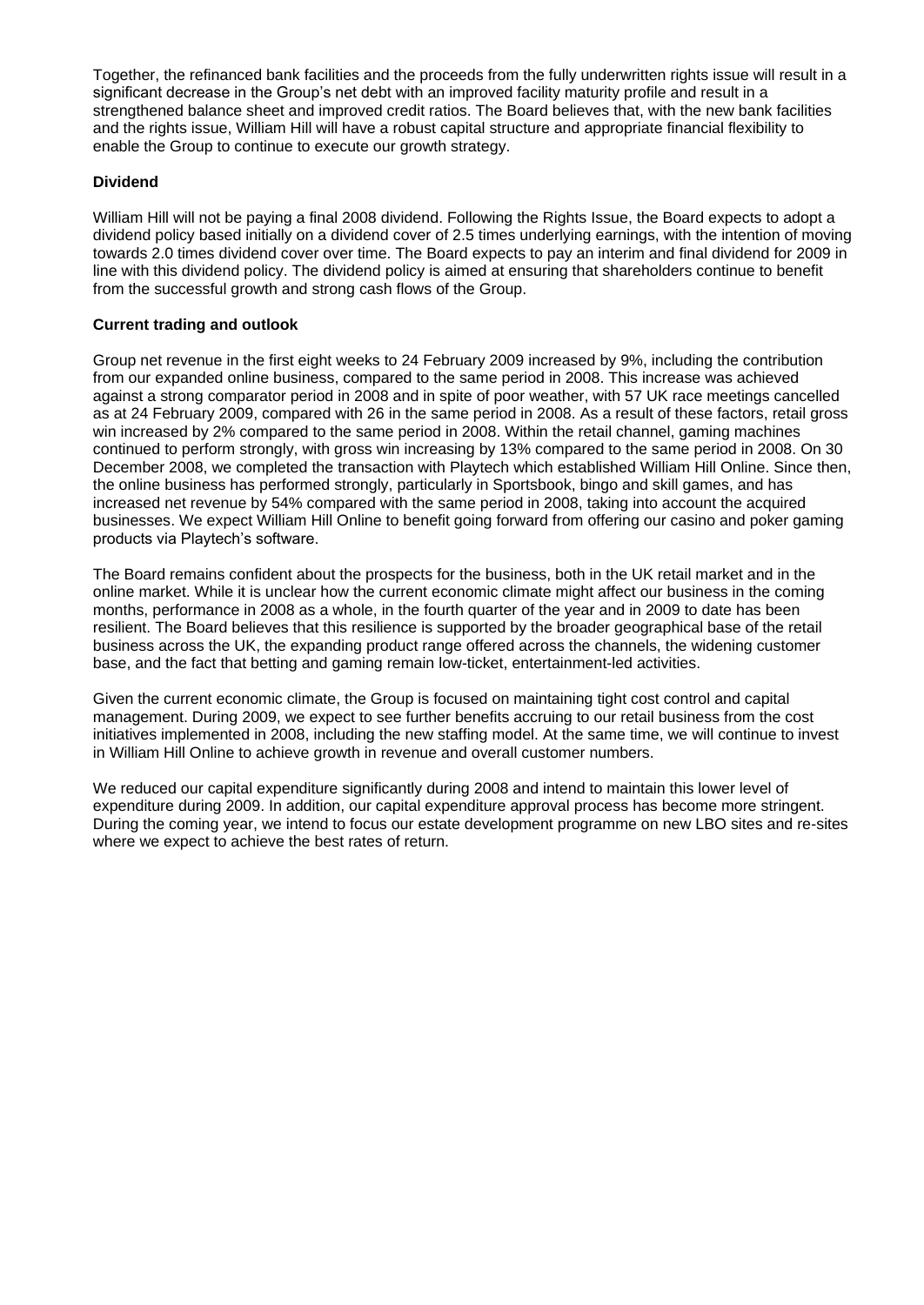# **Business Review**

## **Change to reporting**

Historically, in addition to the "Amounts wagered" and "Revenue" numbers required under International Financial Reporting Standards (IFRS), we have provided a "Gross win" number for the Group and the principal channels. Gross win is used internally as a key performance indicator of the Group"s business and the Board believes presentation of gross win enhances an investor"s understanding of the Group"s underlying financial condition and results of operations. It is calculated as the total amount that the Group retains from customers after paying out any winnings but before deducting VAT payable on income from gaming machines.

However, an alternative number, net revenue, has become widely reported among online betting and gaming companies. This is defined as gross win less VAT on gaming machines and fair-value adjustments for free bets, promotions and bonuses, which are used extensively in online operations but less so in retail. Given the growing importance of William Hill Online to the Group and to bring us in line with industry practice, the Board has decided to report net revenue for the Group and William Hill Online from this point forward. For clarity, we will continue to report gross win for the retail channel.

## **Operating review**

The following table provides a summary of the key financial results from William Hill"s principal activities:

|                   |                          | <b>Gross win</b>         | Net revenue |                          | <b>Operating profit before</b><br>exceptional items |        |
|-------------------|--------------------------|--------------------------|-------------|--------------------------|-----------------------------------------------------|--------|
|                   | 2008                     | 2007                     | 2008        | 2007                     | 2008                                                | 2007   |
|                   | £m                       | £m                       | £m          | £m                       | £m                                                  | £m     |
| Retail            | 837.9                    | 802.6                    | 790.7       | 759.3                    | 240.1                                               | 229.8  |
| Interactive       | 136.7                    | 124.5                    | 125.1       | 113.0                    | 54.6                                                | 50.9   |
| Telephone         | 39.8                     | 53.0                     | 39.8        | 53.0                     | 5.9                                                 | 16.1   |
| Other             | 8.1                      | 8.3                      | 8.1         | 8.3                      | 1.2                                                 | 1.1    |
| JVs               | $\overline{\phantom{a}}$ | ٠                        | ٠           | $\overline{\phantom{0}}$ | (5.8)                                               | (2.6)  |
| Associates        | ۰                        | $\overline{\phantom{0}}$ | -           | $\overline{\phantom{0}}$ | 2.9                                                 | 3.3    |
| Central overheads | $\overline{\phantom{0}}$ | $\overline{\phantom{0}}$ | -           | $\overline{\phantom{0}}$ | (20.3)                                              | (11.9) |
| <b>Total</b>      | 1.022.5                  | 988.4                    | 963.7       | 933.6                    | 278.6                                               | 286.7  |

## *Retail*

With approximately 2,300 LBOs in the UK and Ireland, William Hill is a leading operator in the UK retail betting and gaming industry.

Gross win from the retail channel grew in 2008 by 4% to £837.9m compared with the 53-week period in 2007 (7% on a 52-week basis). Gross win from the OTC business increased by 1% (3% on a 52-week basis). Gross win from machines increased by 10% (12% on a 52-week basis). Pre-exceptional operating profit increased by 4% (7% on a 52-week basis) to £240.1m, reflecting the growth in gross win and tight control of underlying costs that mitigated some of the impact of significant additional costs incurred in the year. Average net profitability per shop increased 3% to £104,469.

Football betting performed particularly well in spite of a poor Euro 2008, with favourable results in the second half of the year leading to an unusually high gross win margin. This more than offset the effect of a poor Royal Ascot and unfavourable horse racing results.

Overall, the growth in gross win was achieved through an increase in the average number of LBOs trading, the continued development of the estate, an increase in the number of gaming machines and the full-year impact of extended opening hours.

Through our LBO estate development and modernisation programme, we continue to expand our geographical footprint and to upgrade the location, facilities and size of our LBOs in order to drive incremental growth in the channel. We operate a rigorous process for prioritising capital expenditure for both maintenance of the estate and value-creating investments in order to achieve our target returns on capital. During 2008, we invested £23.6m in estate development and completed 226 projects, including opening 44 new LBOs and extending or re-siting 57 existing shops. At 30 December 2008, we had 2,271 LBOs in the UK and 48 in the Republic of Ireland (2007: 2,245 in the UK and 49 in the Republic of Ireland).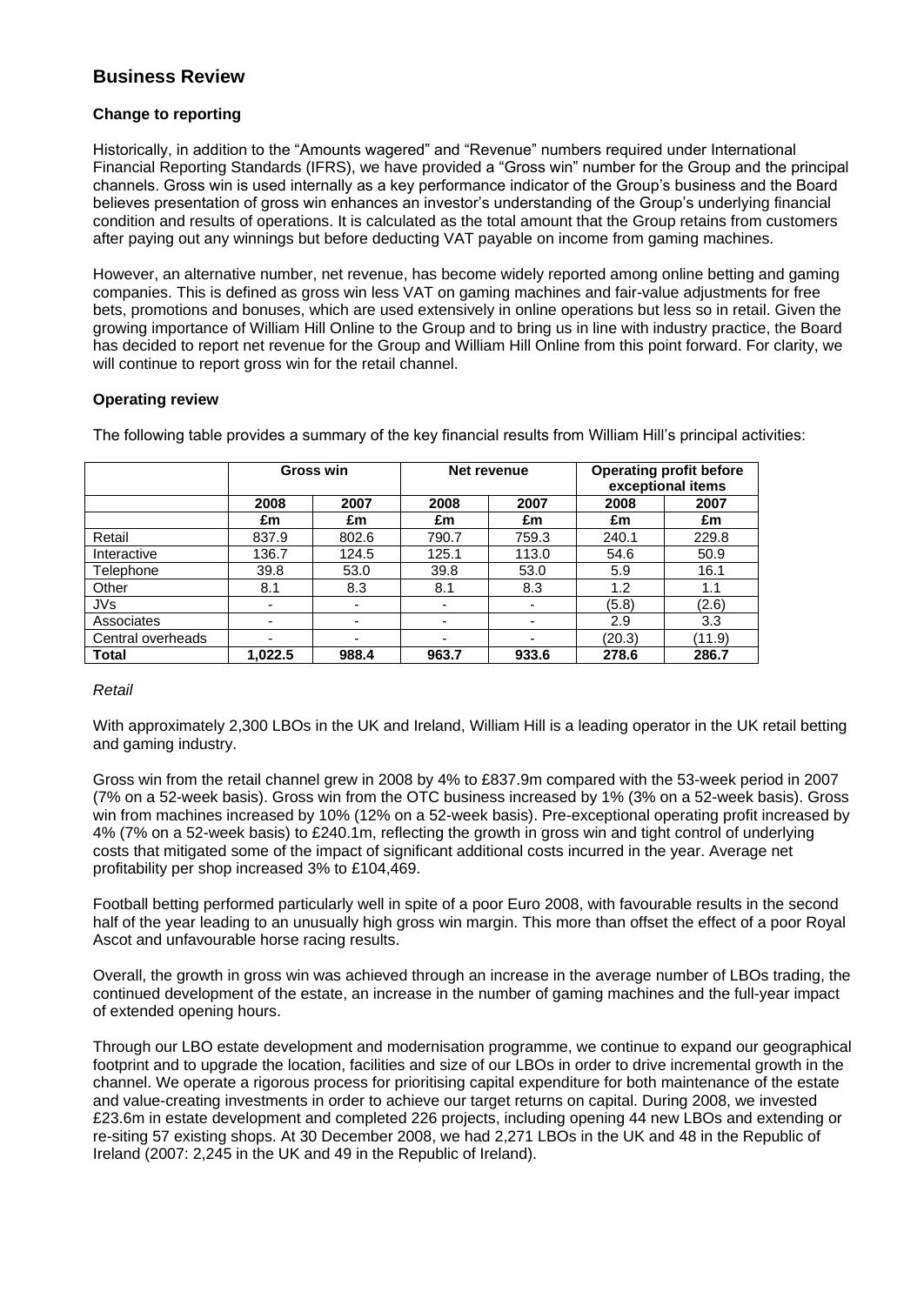The average number of machines in the estate increased to 8,549 (2007: 8,382) in the period as a result of the expansion of the LBO estate. Machines continue to perform strongly, delivering an average net contribution per machine per week of £529 (2007: £466). This performance is the result of various initiatives, including improved marketing, renegotiation of the contract with our existing supplier of machines and introduction of a second supplier. This flexible supply arrangement is delivering the benefits we expected by encouraging product innovation and improved service performance.

Overall costs in the channel increased by 6% compared with the 53-week period in 2007 (8% on a 52-week basis). The principal increases were in staff costs, including those resulting from the opening of new LBOs and the first full-year impact of extended opening hours in winter, and the cost of adding a second supplier of television pictures, Turf TV, into the LBOs. The cost of Turf TV and extra content to support the extended opening hours increased the cost of pictures and data in our LBOs by 40%.

However, excluding these additional costs, the underlying cost base in the channel increased by 3% as a result of various initiatives we have implemented to control cost inflation. Using data gathered through our electronic-point-of-sale (EPOS) system, we have been able to introduce a more efficient staffing model and to adapt the extended winter opening hours within the estate in 2008. The EPOS system has fundamentally changed the role of front-end staff and enables them to interact with the customers more and has allowed us to change the staffing model to benefit from efficiencies. This technology also supported a detailed analysis of the impact of extended winter opening hours in 2007, when the entire estate was open until 9.30 p.m. Since extended opening hours is a significant additional cost, we have used the 2007 data to target more effectively where this was applied in 2008. Around 80% of the LBO estate is now open until 9.30 p.m.

#### *Interactive / Online*

Our online business, William Hill Interactive, achieved positive growth in 2008, delivering an 11% increase in net revenue to £125.1m (13% on a 52-week basis) and pre-exceptional operating profit of £54.6m, up 7% (10% on a 52-week basis). This was the result of several steps we took to address the under-performance seen in 2007. Having taken the decision to terminate the in-house NextGen technology programme, we freed up significant IT resources that we concentrated on delivering new content to build our gaming offering and introduced 60 new games during the year. We also improved cross-selling of products, as many of our existing gaming customers arrive via our Sportsbook, and increased advertising and marketing activities to attract new customers. As a result, we grew the number of active accounts (i.e., customers who placed a bet within the previous 12 months) by 18% from 432,000 at the start of the year to 510,000 at 30 December 2008.

This strong performance was reflected across both betting and gaming. Net revenues from gaming increased by 13% to £83.1m (16% on a 52-week basis), led by a particularly strong performance in bingo and skill games, which increased by 169% during the year. Casino also continued to grow, achieving a 15% increase compared with 2007. Net revenue from poker declined by 21%, reflecting the lack of liquidity on our existing platform. The launch of a new site in January 2009 on the Playtech software and highly liquid iPoker network (see "Creation of William Hill Online" below) is a significant step forward in returning this business to growth. Sportsbook net revenues increased by 6% to £42.0m (9% on a 52-week basis) after we made particular efforts to improve performance by improving site content, offering keener pricing and more actively managing our customer base. Recognising, however, that our ability to grow the Sportsbook was restricted by the constraints of the legacy technology on which it operated, we re-launched the Sportsbook on Orbis" technology platform in December 2008 and expect to see further growth in 2009 as a result. The new site has several significant benefits, including:

- richer content, such as streaming of live television coverage and radio commentary of sporting events;
- a full range of in-play betting opportunities, whereby customers can place bets on multiple potential occurrences during a live sporting event such as a football match;
- six language options; and
- more local currency betting.

This project was completed on time and on budget. We intend to add more functionality in 2009 and to increase further the number of in-running betting markets we offer.

#### *Creation of William Hill Online*

Even with these improvements in place, there remained areas of weakness in our online business, including the affiliate management system, poker liquidity and online marketing. The business had lacked continuous investment in previous years and we recognised that, while we could build these capabilities organically over a period of time, it was preferable to put them in place faster so that we could capitalise more quickly on the continuing growth in the online betting and gaming market.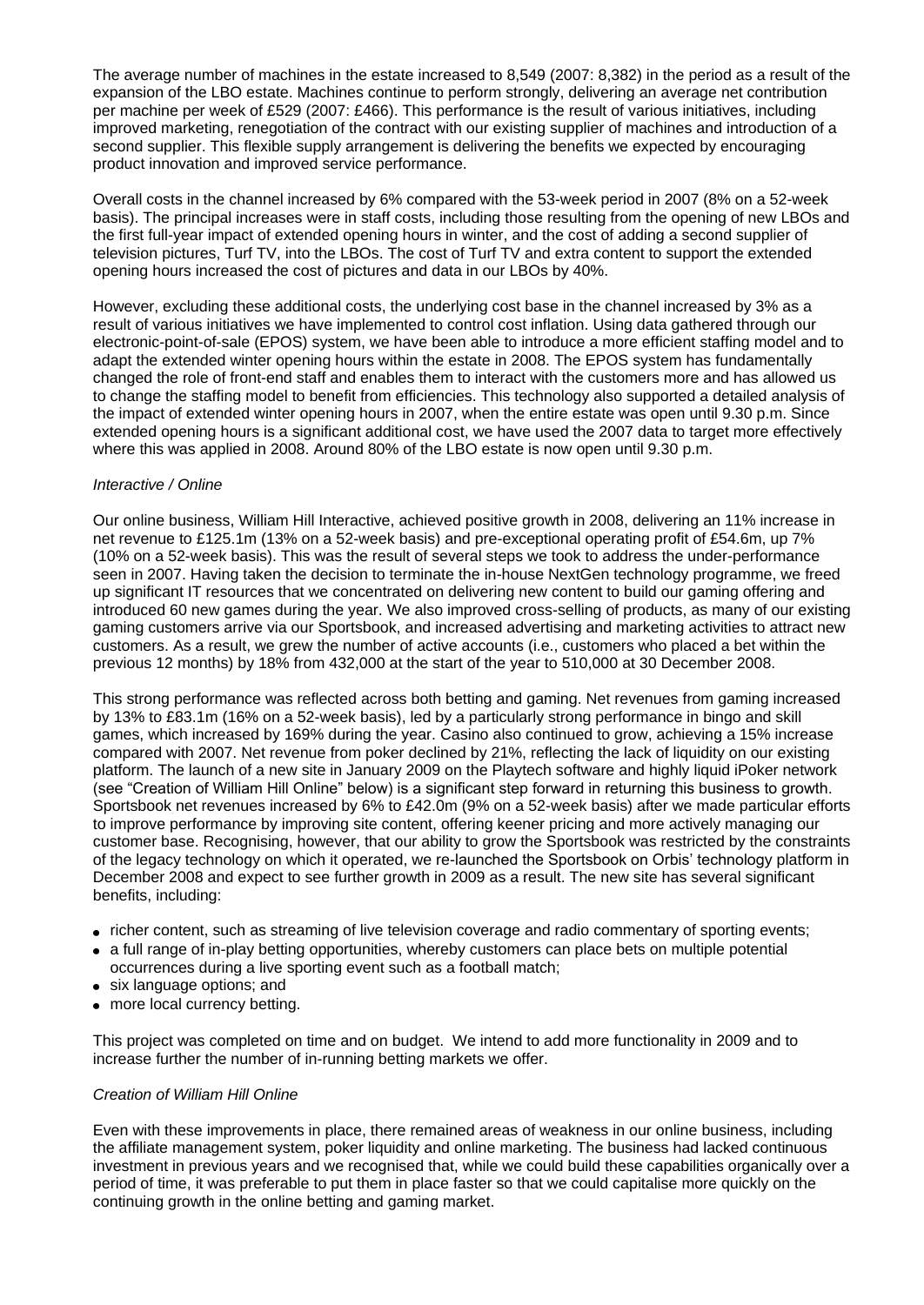The result was a transaction with Playtech Ltd that we announced on 20 October 2008 and, on its completion on 30 December 2008, the creation of William Hill Online. Through this transaction, we acquired certain assets, businesses and contracts from Playtech, in return for which Playtech received a 29% equity interest in the new business, William Hill Online. We have an option to acquire Playtech"s interest in William Hill Online on an independent fair-value basis, exercisable at either four years or six years after completion of the original acquisition.

This transaction combined two highly complementary businesses to create one of the leading European online betting and gaming businesses. Our existing interactive business brought a strong brand, sports betting expertise and an established UK customer base and profit stream. The acquired assets brought online marketing and customer retention expertise, an extensive affiliate network designed to direct customers to the Group"s websites and an established European customer base and profit stream. As a result of the transaction, approximately 160 marketing services employees based in Israel and approximately 110 customer services employees based in Bulgaria have joined William Hill Online. Historically, in comparison with our interactive business, these teams have achieved a lower acquisition cost per customer, higher customer lifetime values and a higher cross-selling performance, and we intend to apply these capabilities to the entire customer base. The affiliate network acquired from Playtech numbers more than 70,000, compared with our existing network of approximately 5,000.

We also entered into a software agreement with Playtech for a minimum of five years, which will enable us to benefit from Playtech"s improved poker and casino software. In mid-January 2009, we launched new William Hill-branded casino and poker websites using Playtech's software. Our new poker site is part of Playtech's highly liquid iPoker network, which is the third largest poker network in the world and the largest poker network that does not accept customers from the US.

Integration of the acquired assets with our existing business is expected to be completed within six to nine months of completion of the transaction and is progressing well. We have established the management team and the joint venture Board. We intend to reorganise parts of the online operations in the coming months to improve further our operating efficiency. This is likely to involve relocating around 90 jobs, primarily relating to the Sportsbook, from the UK to other countries where William Hill Online"s operations are based. Our strategy for growing this business is focused around marketing, our geographical reach and product development. We aim to:

- seek to retain customers for a longer period by applying specialised online marketing and customer management skills and by cross-selling the full range of sports betting and gaming products;
- exploit the improved Sportsbook, poker and casino offerings; and
- acquire new customers in the UK and Europe and, over time, expand our customer base in other key countries.

During the first quarter of 2009, we will put in place the systems that will enable us to connect to the 70,000 strong affiliate network and to apply its marketing capability to all William Hill Online websites.

#### *Telephone*

William Hill has, we believe, one of the largest telephone-based betting businesses in the UK, with approximately 131,500 active customers as at 30 December 2008 (2007 – 146,000). This channel contributes approximately 4% of Group net revenue. Although some migration of customers to the internet has occurred, telephone betting still appeals to a core group of customers who prefer to speak to an individual when placing their bet.

In 2008, our Telephone channel generated gross win of £39.8m, which represents a 25% decrease on 2007 (23% on a 52-week basis) and pre-exceptional operating profit of £5.9m, a decrease of 63% (62% on a 52 week basis). This was the result of some unfavourable horse racing results, losses in relation to high-staking customers and a reduction in the number of customers. We are, however, continuing to see growth in areas such as football betting and we have taken steps during 2008 to address the overall decline, including changing management and adjusting staffing patterns to provide a 24-hour service. During 2009, we will be implementing a marketing campaign to promote the advantages of the service and continue to focus on strict cost control to ensure that this channel continues to contribute profits to the Group.

#### *International*

In 2007, we established joint-venture agreements with Codere to explore the potential to establish land-based operations in Italy and Spain.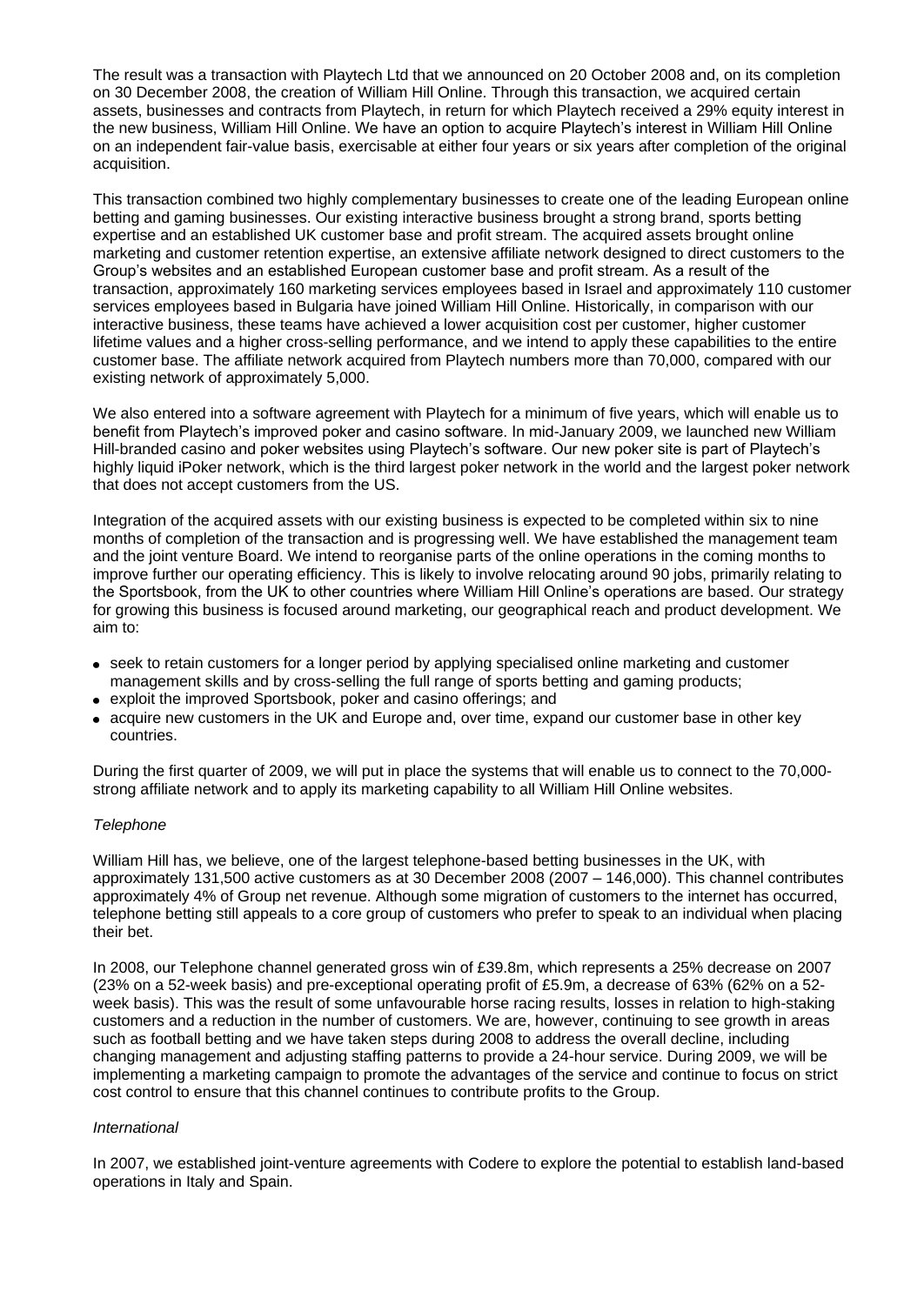In July 2008, we announced the sale of the entire issued share capital of our Italian joint venture, William Hill Codere Italia Srl (WHCI) to INTRALOT International Holdings Limited. The gross consideration agreed was €5.5m, which was shared equally between the Group and our joint venture partner, Codere. The sale followed a strategic review of WHCI within the Italian sports betting market. WHCI was initially set up as a joint venture to enter the Italian horse and sports betting market following a tender process in Italy for sports and horse race betting in 2006, in which the company was awarded 57 licences. The number of retail betting licences won by WHCI was insufficient in scale to provide an attractive long-term return. Options to grow within Italy through the acquisition of either existing or new licences were explored but the cost of acquisitions within the existing uncertain regulatory framework made further investment unattractive. This sale resulted in loss on disposal of £1.2m being reflected in the attached financial statements, in addition to operating losses of £1.6m incurred in the first six months of the year.

In Spain, where we have a joint venture with Codere, progress has been made in establishing operations in Madrid and the Basque Country, with 44 locations trading at the end of the year. Rollout has continued in 2009 and trading is now being conducted in 74 locations. Following the substantive investment of amounts originally committed by each party, we are in discussions with Codere as to the future strategic direction of the joint venture and the levels of future investment expected to be required to develop the business in Spain. In light of this and as a result of the deteriorating economic conditions in Spain, we have reviewed the carrying value of our joint venture and recorded an impairment charge of £5.4m against the book value of our investment in Spain.

## **Regulation**

Since September 2007, the Gambling Commission has been responsible for implementing and policing the detailed regulations, licence conditions and guidance that govern gambling in Great Britain. We have worked actively with the Gambling Commission since its establishment and support its objective of regulating gambling in the public interest by keeping crime out of gambling, ensuring that gambling is conducted fairly and openly, and protecting children and vulnerable people from being harmed or exploited by gambling.

In March 2008, the Department of Culture, Media and Sport (DCMS) asked the Gambling Commission to prioritise identifying what further research could be done to understand the impact of high-stake, high-prize gaming machines on problem gamblers. In a preliminary report, the Gambling Commission has reported to the DCMS that there was no general agreement in the available research from Britain and other jurisdictions about how much these high-stake, high-prize gaming machines cause gamblers to become problem gamblers. The Gambling Commission is due to report back to the DCMS in full in June 2009.

In January 2009, the DCMS published a consultation paper proposing the introduction of a statutory levy on licensed operators under the Gambling Act 2005 to be used to fund research into, education about and the treatment of problem gambling. This is currently funded through a voluntary levy on all gambling operators. William Hill has always paid its full contribution. However, this has not been the case throughout the industry and the DCMS"s consultation is exploring whether to make the levy compulsory. William Hill supports the voluntary levy and is working hard to ensure that the existing voluntary regime is retained. The 12-week consultation period ends in March 2009.

## **Financial review**

#### *Gross win and net revenue*

Gross win and net revenue in 2008 were £1,022.5m and £963.7m, respectively (2007 – £988.4m and £933.6m). Both increased by 3% compared with 53 weeks in 2007 and by 6% on a 52-week comparison. The increase was attributable to the growth of the retail and interactive/online channels and was partially offset by a decrease in gross win in the telephone channel.

#### *Cost of sales*

Cost of sales includes taxes, levies and royalties relating to the operation of a betting and gaming company such as horse racing levy, greyhound racing levy, gross profit tax on the Group"s gross win, Amusement Machine Licence Duty payable on gaming machines and royalties to third parties for software. Costs of sales decreased by 2% to £166.2m (2007 – £170.4m).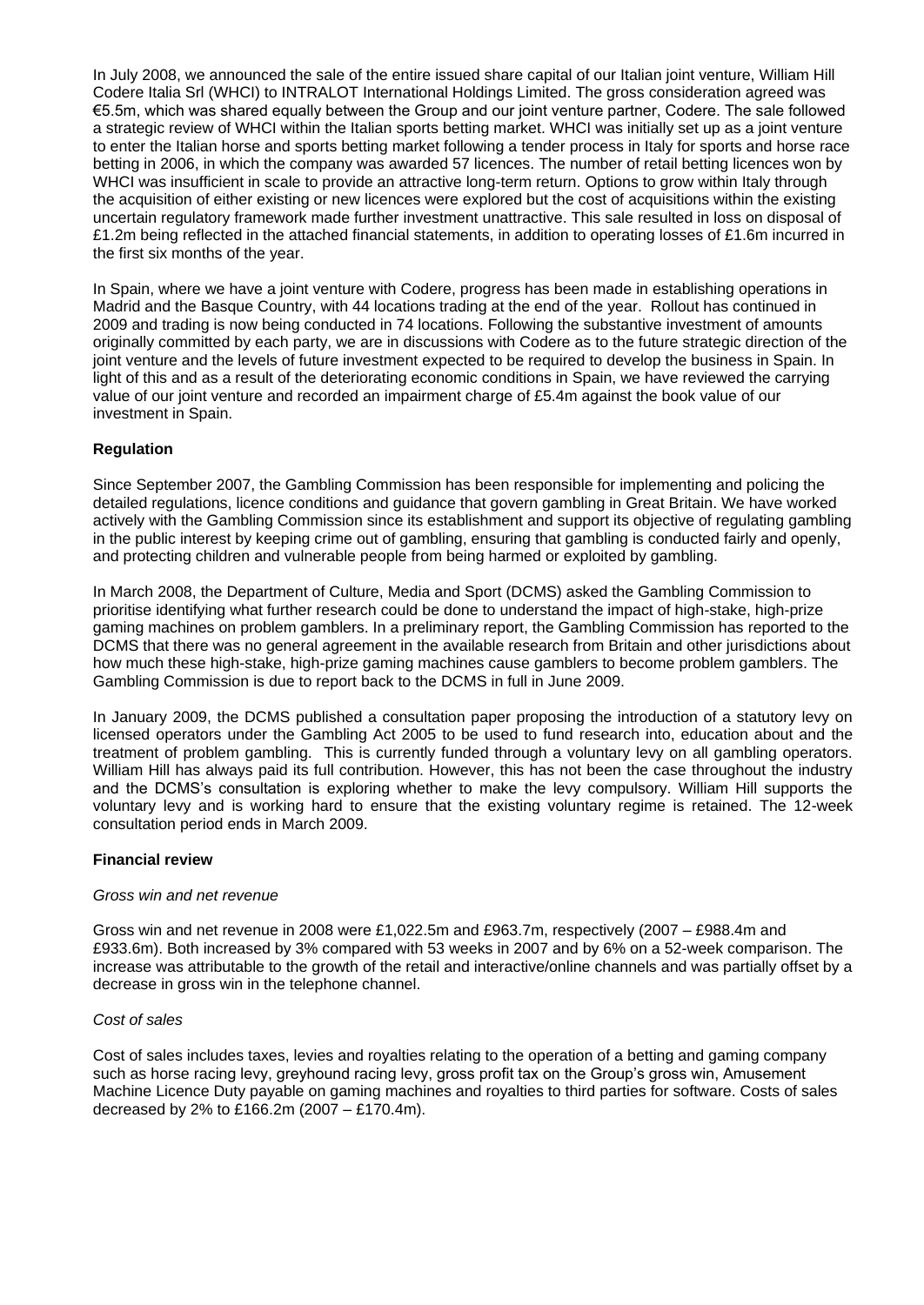#### *Net operating expenses*

Net operating expenses, excluding exceptional items but including operating income, for the Group were £516.0m, an increase of 8%. A significant proportion of this increase relates to new costs associated with a full year of extended opening hours and the introduction of Turf TV as a second supplier of television pictures from race meetings into the LBOs.

Staff costs, which represented approximately half of our total costs, increased by 8%, primarily as a result of the full-year impact of extended opening hours and an increase in the average number of LBOs trading. The underlying cost increase included an inflation-based pay award and the rebasing of the LBO staff bonus scheme.

The increase in operating expenses also reflected increases in rent and rates, in part driven by an increase in average LBO size and the average number of LBOs trading, an increase in depreciation costs as a result of increased investment in the LBO estate and IT systems, and an increase in advertising and marketing costs in the retail and online channels.

#### *Other operating income*

Other operating income in 2008 was £6.9m, which includes revenues from the rental of properties and vending. This was lower than in 2007 as 2007 included the profit on disposal of part of our stake in SIS.

#### *Exceptional operating expenses*

There were exceptional operating expenses of £10.8m in the period, including £4.0m for reorganisation costs resulting from the Board"s decision in 2007 to terminate an internal IT development programme in favour of establishing our new Sportsbook on the Orbis platform, £1.4m of integration costs for William Hill Online and £5.4m for the impairment of our investment in a joint venture with Codere in Spain.

#### *Share of results of associates and joint ventures*

These relate to the Group"s share of profit from our associate SIS and our share of losses in respect of joint ventures in Spain and Italy. During 2007, we sold part of our holding in SIS, reducing our share of profits. Our share of results from the joint ventures with Codere in Spain and Italy was a loss of £5.8m. This was higher than the loss of £2.6m recorded in 2007, reflecting a longer trading period in the start-up phase of the Spain joint venture.

#### *Exceptional items*

We recorded exceptional items totalling £88.0m in 2008. This included: £86.4m profit on the sale of 29% of William Hill Online to Playtech in return for the assets acquired from Playtech; £2.8m profit on the sale-andleaseback of 14 LBO properties; and a £1.2m impairment recognised on disposal of our interest in the joint venture with Codere in Italy.

#### *Finance costs*

Net finance costs in 2008 were £62.5m (2007 - £63.3m), which is in line with 2007 when adjusted for the additional week in 2007.

#### *Taxation*

Tax on profit was £59.3m in the year (2007 - £51.8m). The Group"s effective tax rate reduced to 27% as a result of the reduction in the headline rate of UK corporation tax from 30% to 28% from 1 April 2008. Going forward, the Board expects the Group"s effective tax rate to reduce further as a result of a greater proportion of operating profit coming from online activities based outside the UK.

#### *Earnings per share*

Basic pre-exceptional earnings per share has decreased to 45.4p against 47.4p in 2007. On a postexceptional basis, basic earnings per share rose to 67.3p against 44.7p in 2007.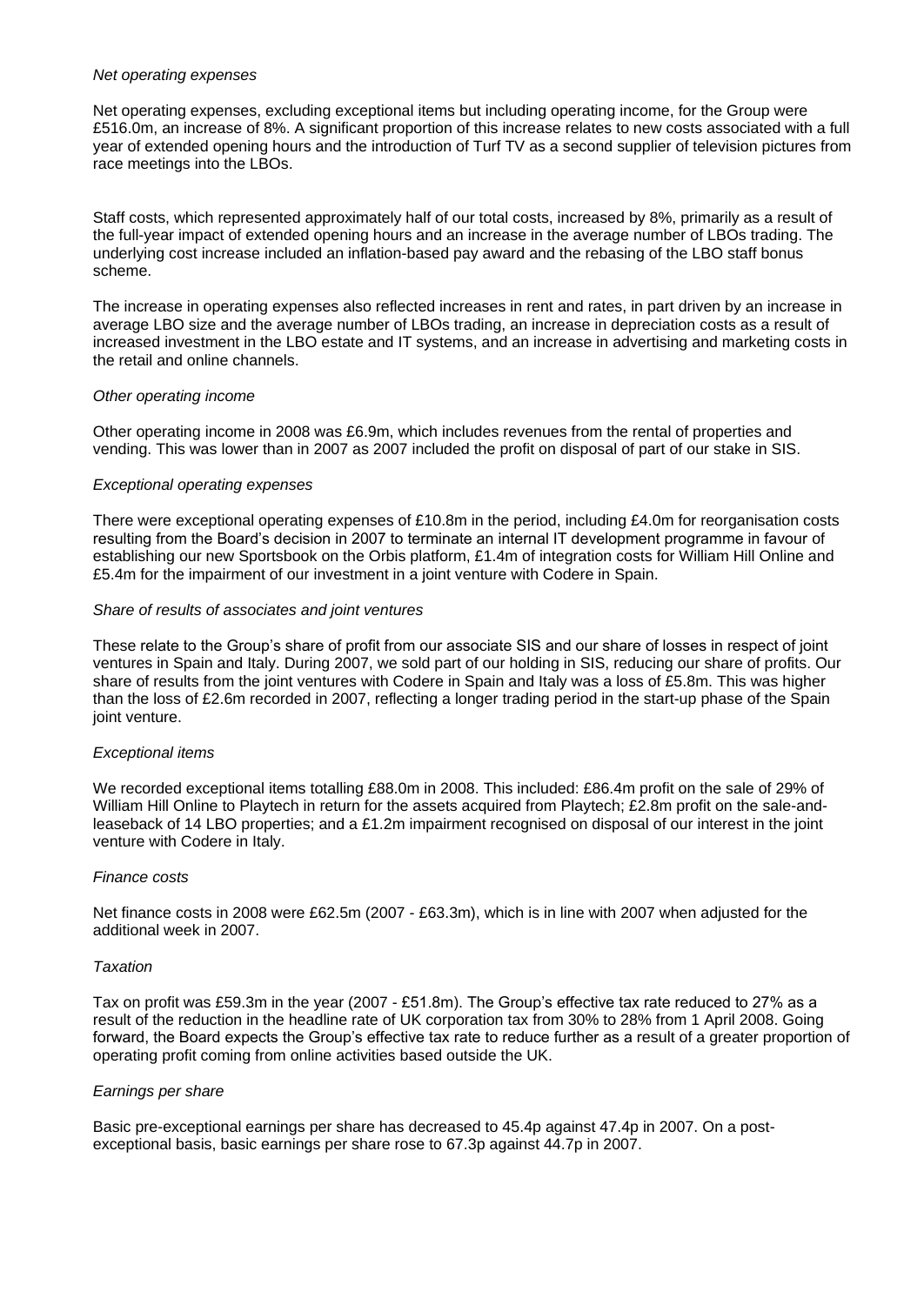#### *Cashflow and net debt*

The Group generated net cash inflow from operating activities before financing and tax of £307.4m, a reduction of £3.3m or 1.1% on 2007. This decrease was a result of a lower pre-exceptional operating profit.

We invested £58.3m in capital expenditure in 2008, including £23.6m in our LBO estate development programme and £15.1m in the new Sportsbook. We paid £46.5m in net debt service costs, £38.1m in corporation tax and £80.8m in dividends.

Net debt for covenant purposes reduced to £1,022.1m as at 30 December 2008 (1 January 2008 - £1,108.2m).

### **Risks and uncertainties**

The Board routinely monitors risks that could materially and adversely affect William Hill"s business, financial condition and results of operations. The key risks are listed below.

#### *Risks relating to the betting and gaming industry*

- Increases in taxation and levies.
- Existing or potential laws and regulations in jurisdictions from which the Group accepts bets and wagers.
- The existence and/or enforcement of laws and regulations relating to the offer of betting and gaming products and services or the advertisement of such products and services via the internet.
- Regulation by certain authorities for the granting of licences and other approvals in each of the jurisdictions in which William Hill operates.
- Impact of relationships with governmental authorities and the principal bodies of sport and event industries.
- Potentially significant losses with respect to individual events or betting outcomes.
- Increases in sports-related payments.
- The impact of sports schedules.
- Technological change, particularly online.
- Economic conditions.
- Competition from other gambling operations.
- Negative publicity surrounding the gambling industry.

## *Risks relating to the Group*

- Ability to integrate the acquired Playtech assets effectively and to realise all or any of the anticipated benefits of the establishment of William Hill Online.
- Impact of the Group's leverage and ability to service its debt
- High dependence on technology and advanced information systems, which may fail or be subject to disruption
- Impact of regulation regarding the use of personal customer data
- Dependence on third parties for the operation of our business
- Reliance on the experience and talent of key personnel and on our ability to recruit and retain qualified employees.
- Impact of a failure to determine accurately the odds at which William Hill will accept bets in relation to any particular event and/or any failure of the Group's risk management processes.
- Dependence on card payments.
- Infringement of our intellectual property by third parties or claims of infringement of third parties" rights.
- Dependence on maintaining and enhancing our brand
- The current deficit in the defined benefits section of the Group"s pension plan.
- Impact of any fall in revenue, particularly given the Group"s relatively high fixed costs base as a proportion of our total costs.
- Failure to detect the fraudulent activities of customers.
- Impact of currency fluctuations and hedging activities.

#### **Board of Directors**

During the course of the year, there were three changes to the Board of Directors.

In February 2008, Ralph Topping was appointed Chief Executive, having previously held various positions within the Group, including Group Director, Operations, with responsibility for the Group's UK-based operations, Retail Operations Director and Internet Director. He joined William Hill in 1973 and had been a member of the Board since April 2007.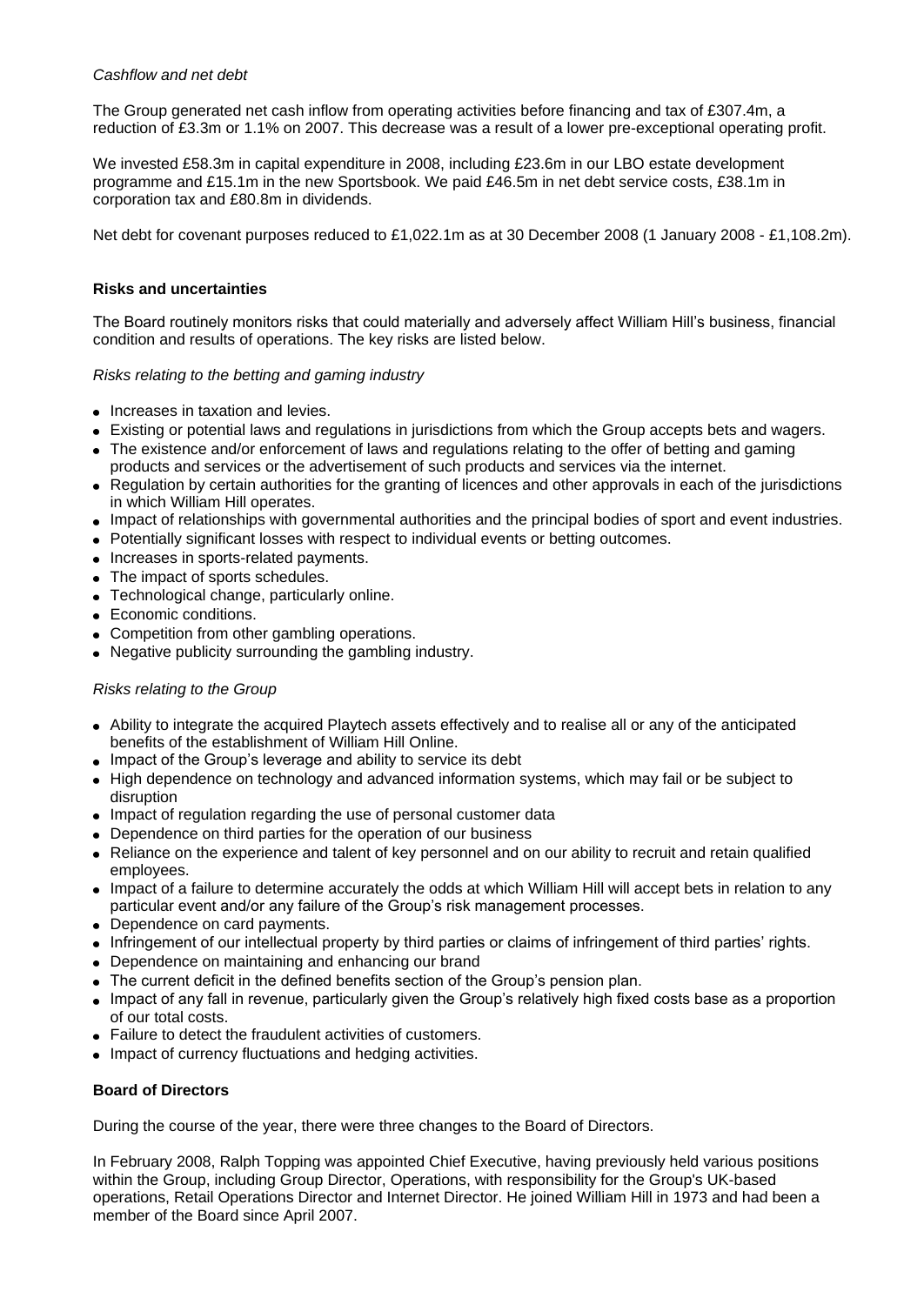In November 2008, Ashley Highfield was appointed a non-executive director. He is currently Managing Director and Vice President of Consumer and Online UK at Microsoft and has wide-ranging experience and knowledge of existing and emerging technologies.

In December 2008, Ian Spearing, Corporate Affairs Director, retired from the Board and the Group.

#### **2008 Annual Report and Accounts**

The 2008 Annual Report and Accounts, incorporating the audited financial statements, have been published today and are available via the Group"s corporate website at [www.williamhillplc.co.uk.](http://www.williamhillplc.co.uk/)

#### **Directors' responsibility statement**

The directors confirm that to the best of their knowledge:

1. the financial statements, prepared in accordance with the applicable set of accounting standards give a true and fair view of the assets, liabilities, financial position and profit or loss of the company and the undertakings included in the consolidation taken as a whole; and

2. the Business Review, which is incorporated into the director"s report, includes a fair review of the development and performance of the business and the position of the company and the undertakings included in the consolidation taken as a whole, together with a description of the principal risks and uncertainties they face.

This statement is in accordance with DTR 6.3 to cover our dissemination requirements.

#### **Going concern**

The directors have prepared the financial statements on a going concern basis consistent with their view, formed after making appropriate enquiries, that the Group is operationally and financially robust.

The Group meets its day-to-day working capital requirements through loan facilities, a substantial part of which is due for renewal on 1 March 2010. As outlined under "Refinancing" in the overview section of this document, the Group has successfully concluded negotiations with its bankers for the renewal of these facilities in part and has agreed a fully underwritten rights issue to cover a potential funding shortfall. Whilst current economic conditions create uncertainty over the level of demand for the Group"s products, the Group"s forecasts and projections, taking account of reasonably possible changes in trading performance, show that the Group should be able to operate within the level of its new facilities. After making enquiries, the directors have a reasonable expectation that the Company and the Group have adequate resources to continue in operational existence for the foreseeable future. Accordingly, they continue to adopt the going concern basis in preparing the Annual Report and Accounts.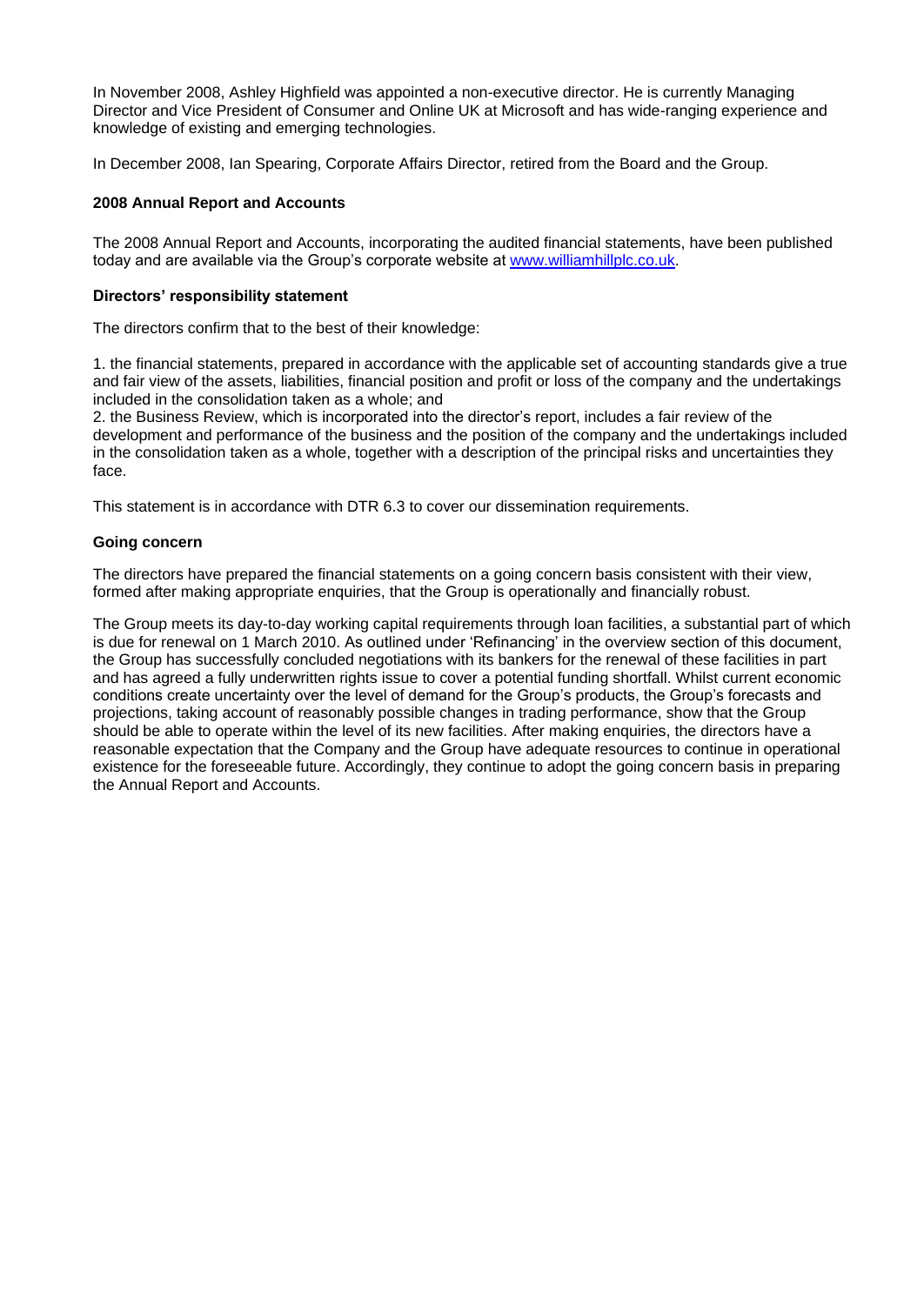# **William Hill PLC Consolidated Income Statement**

for the 52 weeks ended 30 December 2008

|                                    |                |               |                    |              | 52 weeks 53 weeks ended |
|------------------------------------|----------------|---------------|--------------------|--------------|-------------------------|
|                                    |                |               |                    | ended        | 1 January               |
|                                    |                | <b>Before</b> | <b>Exceptional</b> | 30 December  | 2008                    |
|                                    |                | exceptional   | items              | 2008         | (as restated            |
|                                    |                | items         | (note 3)           | <b>Total</b> | note 1)                 |
|                                    | <b>Notes</b>   | £m            | £m                 | £m           | £m                      |
| <b>Continuing Operations</b>       |                |               |                    |              |                         |
| <b>Amounts wagered</b>             |                | 15,553.9      | $\blacksquare$     | 15,553.9     | 14,797.1                |
| <b>Revenue</b>                     | $\overline{2}$ | 963.7         |                    | 963.7        | 933.6                   |
| Cost of sales                      | $\overline{2}$ | (166.2)       |                    | (166.2)      | (170.4)                 |
| <b>Gross profit</b>                | $\overline{2}$ | 797.5         |                    | 797.5        | 763.2                   |
| Other operating income             |                | 6.9           |                    | 6.9          | 10.4                    |
| Other operating expenses           |                | (522.9)       |                    | (522.9)      | (487.6)                 |
| Exceptional operating expense      | 3              |               | (5.4)              |              | (20.9)                  |
| Share of results of associates and |                |               |                    | (5.4)        |                         |
| joint ventures                     |                | (2.9)         | (5.4)              | (8.3)        | 0.7                     |
| <b>Operating profit</b>            |                | 278.6         | (10.8)             | 267.8        | 265.8                   |
| <b>Exceptional items</b>           | 3              |               | 88.0               | 88.0         | 6.7                     |
| Investment income                  | 4              | 27.0          |                    | 27.0         | 24.3                    |
| Finance costs                      | 5              | (89.5)        |                    | (89.5)       | (87.6)                  |
| <b>Profit before tax</b>           | $\overline{2}$ | 216.1         | 77.2               | 293.3        | 209.2                   |
| Tax                                | 3,6            | (58.3)        | (1.0)              | (59.3)       | (51.8)                  |
| Profit for the period              | 9              | 157.8         | 76.2               | 234.0        | 157.4                   |
|                                    |                |               |                    |              |                         |
| Earnings per share (pence)         |                |               |                    |              |                         |
| <b>Basic</b>                       | 8              |               |                    | 67.3         | 44.7                    |
| <b>Diluted</b>                     | 8              |               |                    | 66.8         | 44.3                    |

## **Consolidated Statement of Recognised Income and Expense**

for the 52 weeks ended 30 December 2008

|                                                         | 52 weeks<br>ended<br>30 December |            | 53 weeks<br>ended<br>1 January |
|---------------------------------------------------------|----------------------------------|------------|--------------------------------|
|                                                         | <b>Notes</b>                     | 2008<br>£m | 2008<br>£m                     |
|                                                         |                                  |            |                                |
| Loss on cash flow hedges                                |                                  | (32.0)     | (1.6)                          |
| Actuarial (loss)/gain on defined benefit pension scheme |                                  | (31.5)     | 12.9                           |
| Tax on items taken directly to equity                   |                                  | 20.5       | (1.3)                          |
| Net income recognised directly in equity                | 9                                | (43.0)     | 10.0                           |
| Transferred to income statement on cash flow hedges     |                                  | (9.6)      | (7.6)                          |
| Profit for the period                                   |                                  | 234.0      | 157.4                          |
| Total recognised income and expense for the period      |                                  | 181.4      | 159.8                          |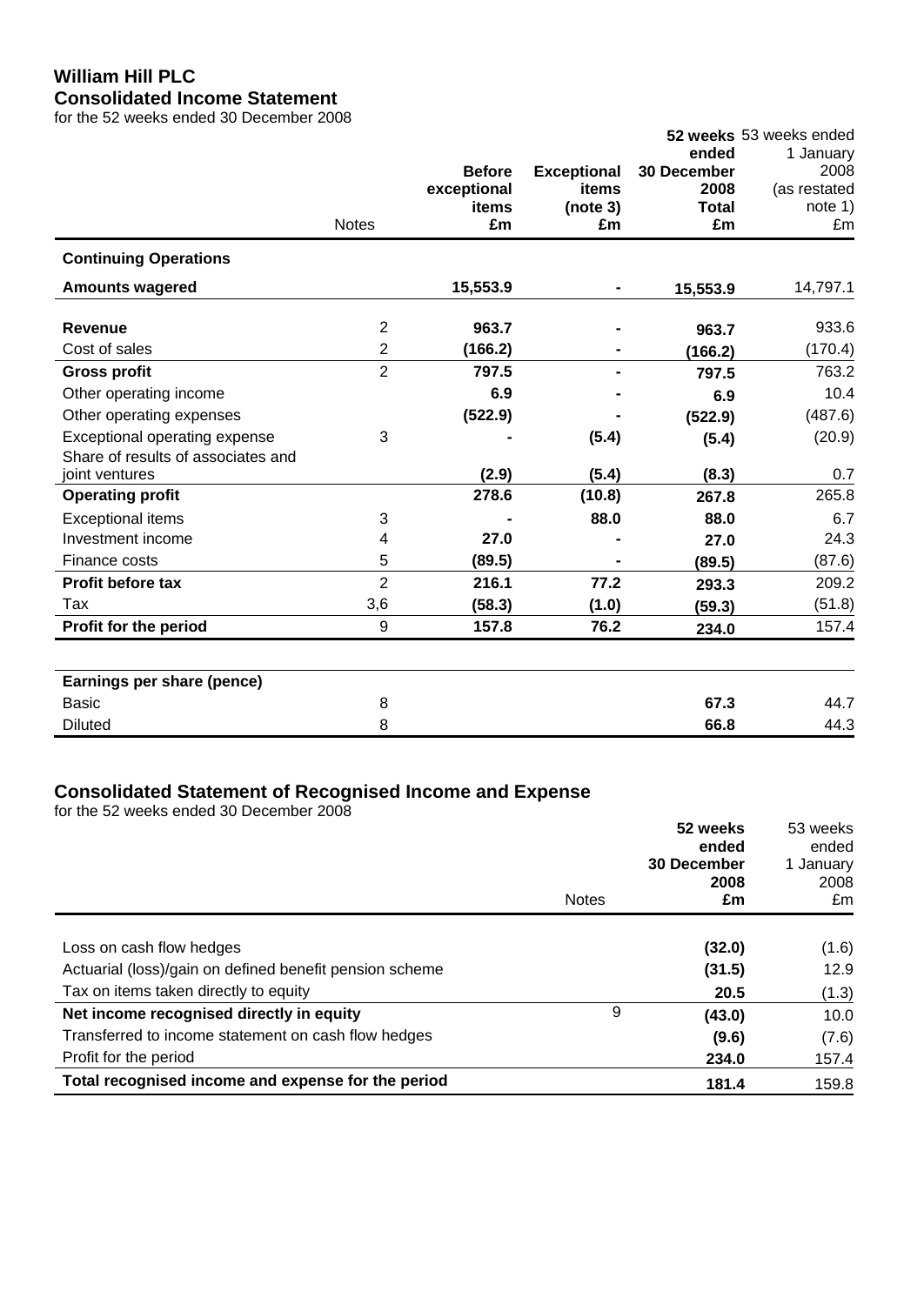## **William Hill PLC Consolidated Balance Sheet**

as at 30 December 2008

|                                                     |              | 30 December<br>2008 | 1 January<br>2008 |
|-----------------------------------------------------|--------------|---------------------|-------------------|
|                                                     | <b>Notes</b> | £m                  | £m                |
| <b>Non-current assets</b>                           |              |                     |                   |
| Intangible assets                                   |              | 1,491.5             | 1,365.9           |
| Property, plant and equipment                       |              | 209.6               | 214.7             |
| Interest in associates and joint ventures           |              | 6.6                 | 12.7              |
| Deferred tax asset                                  |              | 19.6                | 1.9               |
|                                                     |              | 1,727.3             | 1,595.2           |
| <b>Current assets</b>                               |              |                     |                   |
| Inventories                                         |              | 0.5                 | 0.6               |
| Trade and other receivables                         |              | 31.6                | 32.3              |
| Cash and cash equivalents                           |              | 76.5                | 69.4              |
| Derivative financial instruments                    |              |                     | 5.2               |
|                                                     |              | 108.6               | 107.5             |
| <b>Total assets</b>                                 |              | 1,835.9             | 1,702.7           |
| <b>Current liabilities</b>                          |              |                     |                   |
| Trade and other payables                            |              | (109.2)             | (90.8)            |
| <b>Current tax liabilities</b>                      |              | (61.1)              | (51.8)            |
| Borrowings                                          |              | (0.8)               | (1.2)             |
| Derivative financial instruments                    |              | (41.5)              | (4.7)             |
|                                                     |              | (212.6)             | (148.5)           |
| <b>Non-current liabilities</b>                      |              |                     |                   |
| <b>Borrowings</b>                                   |              | (1,068.4)           | (1, 152.1)        |
| Retirement benefit obligations                      |              | (25.9)              | (3.3)             |
| Deferred tax liabilities                            |              | (171.4)             | (165.7)           |
|                                                     |              | (1, 265.7)          | (1,321.1)         |
| <b>Total liabilities</b>                            |              | (1, 478.3)          | (1,469.6)         |
| <b>Net assets</b>                                   |              | 357.6               | 233.1             |
| <b>Equity</b>                                       |              |                     |                   |
| Called-up share capital                             | 9            | 35.4                | 35.4              |
| Capital redemption reserve                          | 9            | 6.8                 | 6.8               |
| Merger reserve                                      | 9            | (26.1)              | (26.1)            |
| Own shares held                                     | 9            | (31.1)              | (34.4)            |
| Hedging and translation reserves                    | 9            | (26.2)              | 3.2               |
| Retained earnings                                   | 9            | 389.3               | 248.2             |
| Equity attributable to equity holders of the parent |              | 348.1               | 233.1             |
| Minority interest                                   | 10           | 9.5                 |                   |
| <b>Total equity</b>                                 |              | 357.6               | 233.1             |

The financial statements were approved by the Board of directors and authorised for issue on 27 February 2009 and are signed on its behalf by:

**RJTopping SP Lane** Director Director Director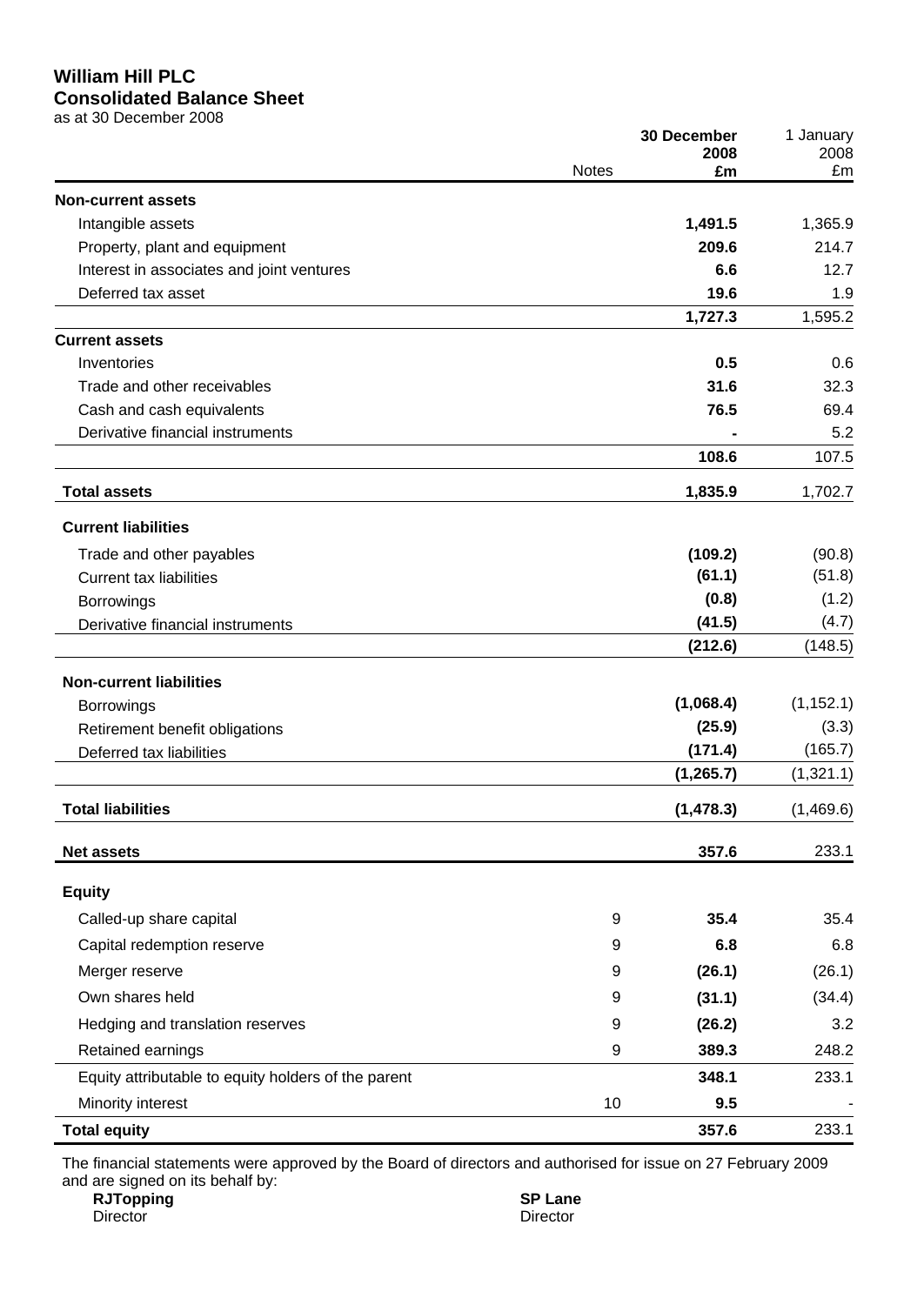# **William Hill PLC Consolidated Cash Flow Statement**

for the 52 weeks ended 30 December 2008

|                                                                    |              | 52 weeks ended<br><b>30 December</b> | 53 weeks<br>ended<br>20081 January 2008 |
|--------------------------------------------------------------------|--------------|--------------------------------------|-----------------------------------------|
|                                                                    | <b>Notes</b> |                                      |                                         |
|                                                                    |              | £m                                   | £m                                      |
|                                                                    |              |                                      |                                         |
| Net cash from operating activities                                 | 12           | 209.9                                | 149.6                                   |
| <b>Investing activities</b>                                        |              |                                      |                                         |
| Dividend from associate                                            |              | 2.9                                  | 2.0                                     |
| Interest received                                                  |              | 12.9                                 | 11.6                                    |
| Proceeds on disposal of property, plant and equipment              |              | 1.6                                  | 5.7                                     |
| Proceeds on disposal of shares in joint ventures and associates    |              | 2.1                                  | 1.8                                     |
| Proceeds on exceptional sale of freehold properties                |              | 4.5                                  | 9.8                                     |
| Purchases of property, plant and equipment                         |              | (28.0)                               | (42.8)                                  |
| Purchases of betting licences                                      |              | (0.4)                                | (5.3)                                   |
| Expenditure on computer software                                   |              | (25.0)                               | (15.8)                                  |
| Acquisition of subsidiaries                                        |              | (1.5)                                | (25.2)                                  |
| Investment in joint ventures                                       |              | (6.2)                                | (8.2)                                   |
| Net cash used in investing activities                              |              | (37.1)                               | (66.4)                                  |
| <b>Financing activities</b>                                        |              |                                      |                                         |
| Purchase of own shares                                             |              |                                      | (47.9)                                  |
| SAYE share option redemptions                                      |              | 0.7                                  | 4.4                                     |
| Dividends paid                                                     | 7            | (80.8)                               | (78.5)                                  |
| Repayments of borrowings                                           |              | (85.6)                               |                                         |
| New bank loans raised                                              |              |                                      | 9.7                                     |
| Collar premiums paid                                               |              |                                      | (0.2)                                   |
| Net cash used in financing activities                              |              | (165.7)                              | (112.5)                                 |
|                                                                    |              |                                      |                                         |
| Net increase/(decrease) in cash and cash equivalents in the period |              | 7.1                                  | (29.3)                                  |
| Cash and cash equivalents at start of period                       |              | 69.4                                 | 98.7                                    |
| Cash and cash equivalents at end of period                         |              | 76.5                                 | 69.4                                    |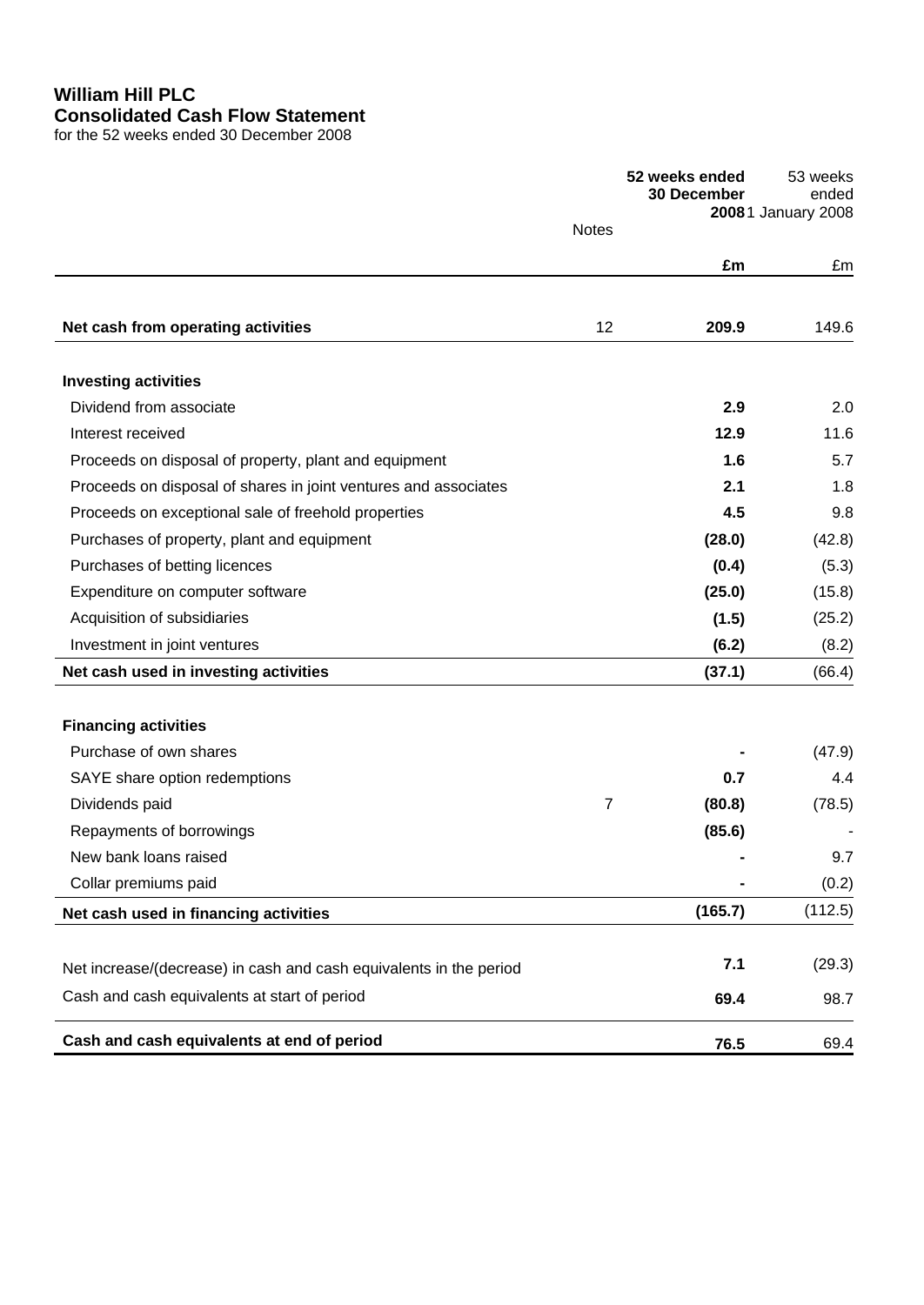# **William Hill PLC Notes to the Group Financial Statements**

#### **1. Basis of accounting**

#### **General information**

William Hill PLC is a company incorporated in the United Kingdom under the Companies Act 1985. The address of the registered office is Greenside House, 50 Station Road, London, N22 7TP.

These financial statements are presented in pounds sterling because that is the currency of the primary economic environment in which the Group operates.

#### **Adoption of new and revised standards**

In preparing the Group financial statements for the current year the Group has adopted the following new International Financial Reporting Standards (IFRS), amendments to IFRS and International Financial Reporting Interpretations Committee (IFRIC) interpretations which have not had a significant effect on the results or net assets of the Group:

| <b>IFRS 7</b> | Financial Instruments: Disclosures;                                         |
|---------------|-----------------------------------------------------------------------------|
| IFRIC 11      | IFRS 2 – Group and Treasury Share Transactions; and                         |
| IFRIC 14      | IAS 19 – The Limit on a Defined Benefit Asset, Minimum Funding Requirements |
|               | and their Interaction.                                                      |

At the date of authorisation of these Group financial statements, the following Standards and Interpretations, which have not been applied in these Group financial statements, were in issue but not yet effective:

| IAS 27 (amended) – Cost of an Investment in a Subsidiary, Jointly Controlled<br>Entity or Associate; |
|------------------------------------------------------------------------------------------------------|
| Share-based Payment - Vesting Conditions and Cancellations;                                          |
| <b>Business Combinations;</b>                                                                        |
| Operating segments;                                                                                  |
| Presentation of Financial Statements;                                                                |
| <b>Borrowing Costs;</b>                                                                              |
| Consolidated and Separate Financial Statements;                                                      |
| IAS 1 (amended) - Puttable Financial Instruments and Obligations Arising on                          |
| Liquidation;                                                                                         |
| Service Concession Arrangements;                                                                     |
| <b>Customer Loyalty Programmes;</b>                                                                  |
| Agreements for the Construction of Real Estate;                                                      |
| Hedges of a Net Investment in a Foreign Operation; and                                               |
| Distributions of Non-cash Assets to Owners.                                                          |
|                                                                                                      |

The Directors anticipate that the adoption of these Standards and Interpretations in future periods will have no material impact on the financial statements of the Group.

The financial statements for the 52 weeks ended 30 December 2008, which have been approved by a committee of the Board of Directors on 26 February 2009, have been prepared on the basis of accounting policies set out in the Group's statutory accounts for the 53 weeks ended 1 January 2008. This preliminary report should therefore be read in conjunction with the 2007 financial statements.

The financial statements set out in this preliminary announcement do not constitute the Company's statutory accounts for the 52 week period ended 30 December 2008 or the 53 week period ended 1 January 2008, but is derived from those accounts. Statutory accounts for the 53 week period ended 1 January 2008 have been delivered to the Registrar of Companies and those for the 52 week period ended 30 December 2008 will be delivered following the Company's Annual General Meeting. The auditors have reported on those accounts and their reports were unqualified and did not contain statements under section 237(2) or (3) Companies Act 1985.

Whilst the financial information included in this preliminary announcement has been computed in accordance with IFRS, this announcement does not itself contain sufficient information to comply with IFRS. The Company has published full financial statements that comply with IFRS on 27 February 2009.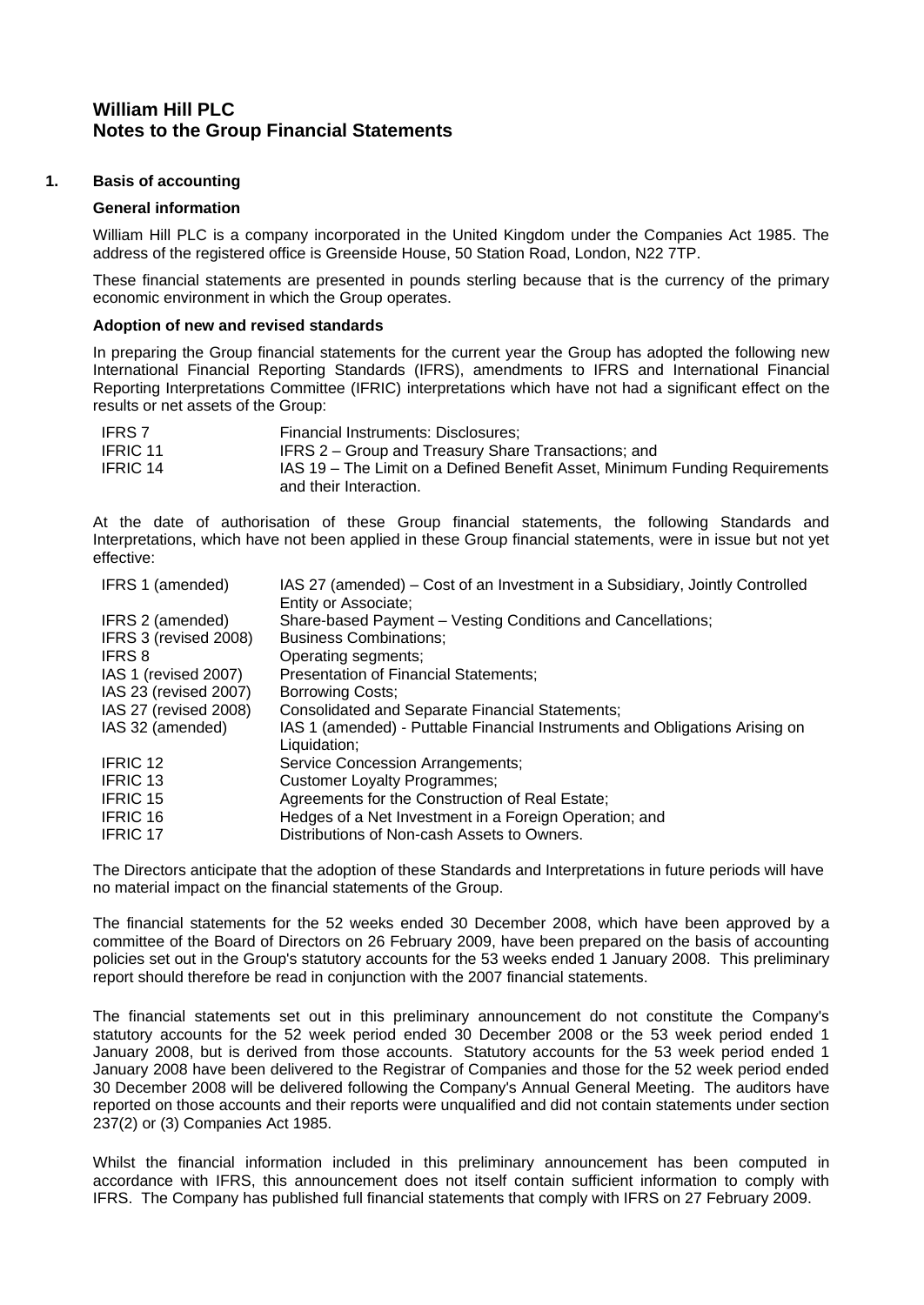#### **Basis of accounting**

The Group financial statements have been prepared in accordance with IFRS. The Group financial statements have also been prepared in accordance with IFRS adopted by the European Union and therefore the Group financial statements comply with Article 4 of the EU IAS Regulation.

The financial statements have been prepared on the historical cost basis, except for the revaluation of certain financial instruments.

#### **Basis of consolidation**

The Group financial statements incorporate the financial statements of the Company and entities controlled by the Company (its subsidiaries) made up to 30 December 2008. Control is achieved where the Company has the power to govern the financial and operating policies of an investee entity so as to obtain benefits from its activities.

The results of subsidiaries acquired or disposed of during the period are included in the consolidated income statement from the effective date of acquisition or up to the effective date of disposal, as appropriate. Where necessary, adjustments are made to the financial statements of subsidiaries to bring the accounting policies used into line with those used by the Group. All intra-Group transactions, balances, income and expenses are eliminated on consolidation.

#### *Business combination*

On acquisition, the assets, liabilities and contingent liabilities of a subsidiary are measured at their fair values at the date of acquisition. Any excess of the cost of acquisition over the fair values of the identifiable net assets acquired is recognised as goodwill. Any deficiency of the cost of acquisition below the fair values of the identifiable net assets acquired (i.e. discount on acquisition) is credited to profit and loss in the period of acquisition.

#### **Changes in accounting policies and restatement of comparatives**

As a result of the purchase of the business and assets from Playtech Limited described in note 11, the Group has reviewed its revenue recognition policy and treatment of customer bonus schemes and other promotions. The Group has noted that the treatment of these items has developed over the past few years and has revised its presentation of these items in line with current industry practice and has consequently restated a number of lines within the Consolidated Income Statement. The change does not impact operating profit and is shown below:

|                                                                                              | 52 weeks ended<br>30 December 2008<br>£m | 53 weeks ended<br>1 January 2008<br>£m |
|----------------------------------------------------------------------------------------------|------------------------------------------|----------------------------------------|
| Revenue (as previously stated)<br>Adjustment for customer bonus schemes and other promotions | 972.7<br>(9.0)                           | 940.4<br>(6.8)                         |
| Revenue restated                                                                             | 963.7                                    | 933.6                                  |
| Cost of sales (as previously stated)                                                         | (172.6)                                  | (174.2)                                |
| Adjustment for customer bonus schemes and other promotions                                   | 6.4                                      | 3.8                                    |
| Cost of sales restated                                                                       | (166.2)                                  | (170.4)                                |
| Other operating expenses (as previously stated)                                              | (525.5)                                  | (490.6)                                |
| Adjustment for customer bonus schemes and other promotions                                   | 2.6                                      | 3.0                                    |
| Other operating expenses restated                                                            | (522.9)                                  | (487.6)                                |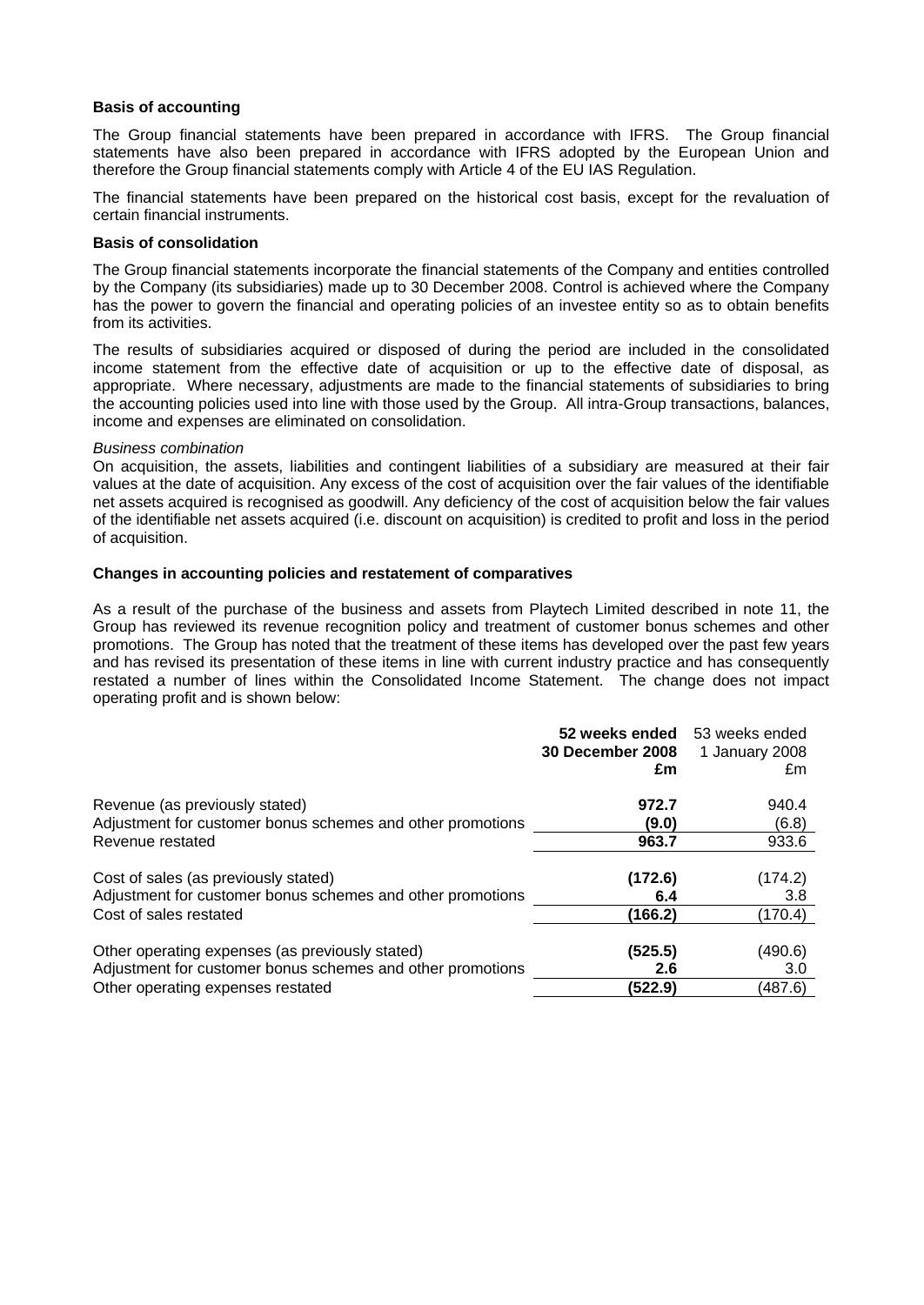## **2. Segment of information**

For management purposes, the Group is currently organised into three operating divisions – Retail, Interactive and Telephone. These divisions are the basis on which the Group reports its primary segment information.

Business segment information for the 52 weeks ended 30 December 2008:

|                                        |             | Retail Interactive Telephone |         | Other  | Corporate  | Group       |
|----------------------------------------|-------------|------------------------------|---------|--------|------------|-------------|
|                                        | £m          | £m                           | £m      | £m     | £m         | £m          |
| Amounts wagered                        | 13,567.0    | 1,414.8                      | 545.0   | 27.1   |            | 15,553.9    |
| Payout                                 | (12, 776.3) | (1,289.7)                    | (505.2) | (19.0) |            | (14, 590.2) |
| Revenue                                | 790.7       | 125.1                        | 39.8    | 8.1    |            | 963.7       |
| GPT, duty, levies and other cost       |             |                              |         |        |            |             |
| of sales                               | (135.6)     | (20.4)                       | (9.2)   | (1.0)  |            | (166.2)     |
| Gross profit                           | 655.1       | 104.7                        | 30.6    | 7.1    |            | 797.5       |
| Depreciation                           | (28.0)      | (4.4)                        | (1.1)   | (0.3)  | (2.1)      | (35.9)      |
| Other administrative expenses          | (387.0)     | (45.7)                       | (23.6)  | (5.6)  | (18.2)     | (480.1)     |
| Exceptional operating expense          |             | (5.4)                        |         |        |            | (5.4)       |
| <b>Segment operating profit/(loss)</b> |             |                              |         |        |            |             |
| pre-exceptional items                  | 240.1       | 49.2                         | 5.9     | $1.2$  | (20.3)     | 276.1       |
| <b>Exceptional items</b>               |             | 86.4                         |         |        | 2.8        | 89.2        |
| <b>Segment operating profit/(loss)</b> |             |                              |         |        |            |             |
| after exceptional items                | 240.1       | 135.6                        | 5.9     | 1.2    | (17.5)     | 365.3       |
| Share of result of associate, joint    |             |                              |         |        |            |             |
| ventures, and impairment               |             |                              |         |        |            |             |
| charges                                |             |                              |         |        | (9.5)      | (9.5)       |
| Investment income                      |             |                              |         |        | 27.0       | 27.0        |
| Finance costs                          |             |                              |         |        | (89.5)     | (89.5)      |
| (Loss)/profit before tax               |             |                              |         |        | (89.5)     | 293.3       |
|                                        |             |                              |         |        |            |             |
| <b>Balance sheet information</b>       |             |                              |         |        |            |             |
| Total segment assets                   | 1,363.9     | 261.0                        | 90.0    | 15.5   | 85.9       | 1,816.3     |
| <b>Total segment liabilities</b>       | (38.6)      | (39.0)                       | (8.9)   | (0.3)  | (1, 181.7) | (1,268.5)   |
| Investment in associates and           |             |                              |         |        |            |             |
| joint ventures                         |             |                              |         |        | 6.6        | 6.6         |
| Capital additions                      | 29.5        | 17.4                         | 4.9     | 0.3    |            | 52.1        |
| Included within Total assets:          |             |                              |         |        |            |             |
| Goodwill                               | 687.8       | 183.9                        | 80.4    | 7.1    |            | 959.2       |
| Other intangibles with                 |             |                              |         |        |            |             |
| indefinite lives                       | 484.3       |                              |         |        |            | 484.3       |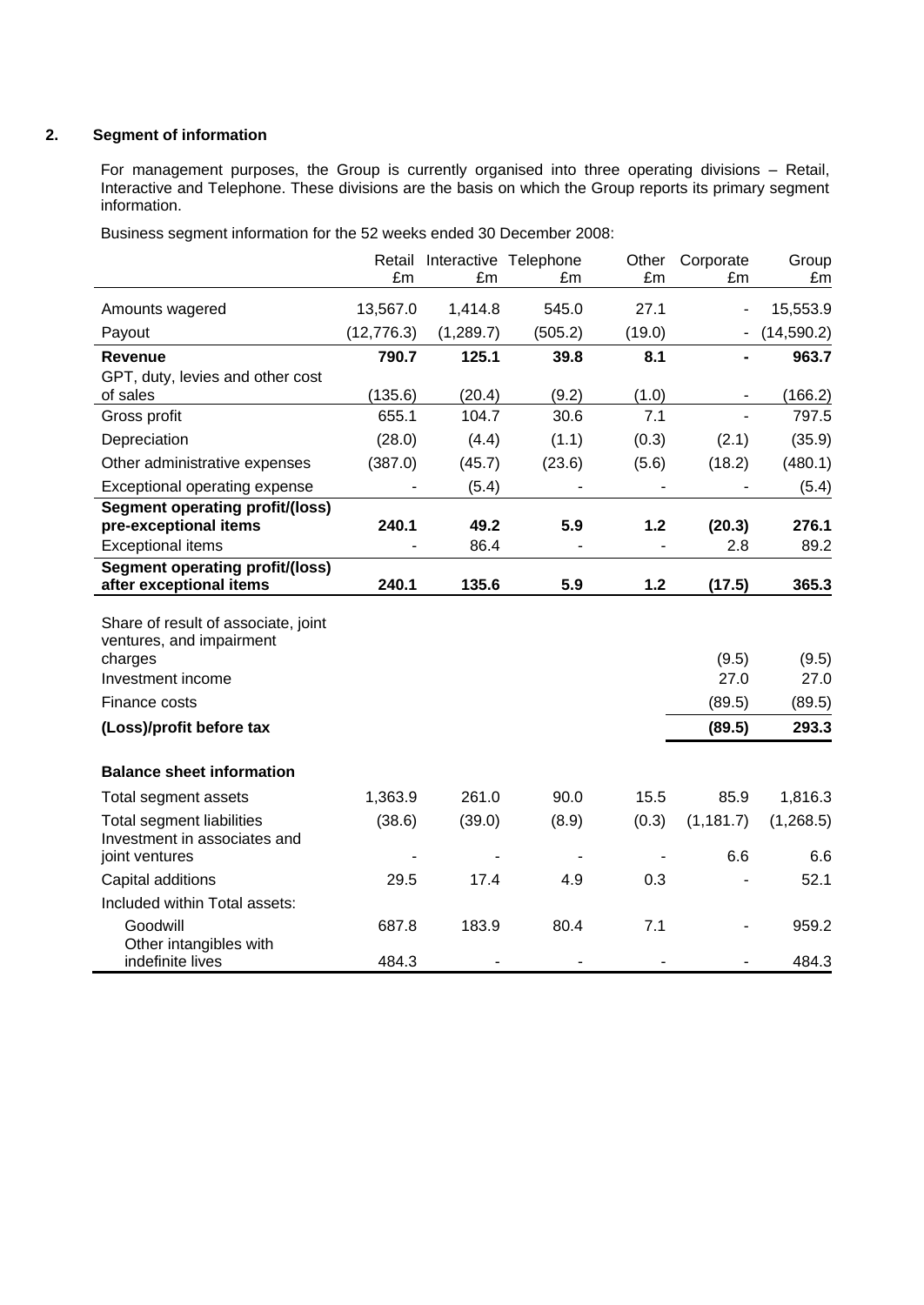Business segment information for the 53 weeks ended 1 January 2008 (Restated):

|                                                                   | £m          | Retail Interactive Telephone<br>£m | £m      | Other<br>£m | Corporate<br>£m | Group      |
|-------------------------------------------------------------------|-------------|------------------------------------|---------|-------------|-----------------|------------|
|                                                                   |             |                                    |         |             |                 | £m         |
| Amounts wagered                                                   | 13,022.5    | 1,186.8                            | 559.2   | 28.6        |                 | 14,797.1   |
| Payout                                                            | (12, 263.2) | (1,073.8)                          | (506.2) | (20.3)      |                 | (13,863.5) |
| Revenue                                                           | 759.3       | 113.0                              | 53.0    | 8.3         |                 | 933.6      |
| GPT, duty, levies and other cost                                  |             |                                    |         |             |                 |            |
| of sales                                                          | (137.6)     | (19.4)                             | (12.3)  | (1.1)       |                 | (170.4)    |
| Gross profit                                                      | 621.7       | 93.6                               | 40.7    | 7.2         |                 | 763.2      |
| Depreciation                                                      | (26.1)      | (6.9)                              | (1.5)   | (0.3)       | (1.1)           | (35.9)     |
| Other administrative expenses                                     | (365.8)     | (35.8)                             | (23.1)  | (5.8)       | (10.8)          | (441.3)    |
| Exceptional operating expense                                     |             | (20.9)                             |         |             |                 | (20.9)     |
| <b>Segment operating profit/(loss)</b><br>pre-exceptional items   | 229.8       | 30.0                               | 16.1    | $1.1$       | (11.9)          | 265.1      |
| <b>Exceptional items</b>                                          |             |                                    |         |             | 6.7             | 6.7        |
| <b>Segment operating profit/(loss)</b><br>after exceptional items | 229.8       | 30.0                               | 16.1    | 1.1         | (5.2)           | 271.8      |
|                                                                   |             |                                    |         |             |                 |            |
| Share of result of associate and                                  |             |                                    |         |             |                 |            |
| joint ventures                                                    |             |                                    |         |             | 0.7             | 0.7        |
| Investment income                                                 |             |                                    |         |             | 24.3            | 24.3       |
| Finance costs                                                     |             |                                    |         |             | (87.6)          | (87.6)     |
| Profit/(loss) before tax                                          |             |                                    |         |             | (67.8)          | 209.2      |
| <b>Balance sheet information</b>                                  |             |                                    |         |             |                 |            |
| Total segment assets                                              | 1,386.4     | 117.9                              | 85.0    | 16.3        | 95.2            | 1,700.8    |
| <b>Total segment liabilities</b>                                  | (53.5)      | (25.3)                             | (5.7)   | (0.5)       | (1, 189.5)      | (1, 274.5) |
| Investment in associates and                                      |             |                                    |         |             |                 |            |
| joint ventures                                                    |             |                                    |         |             | 12.7            | 12.7       |
| Capital additions                                                 | 42.2        | 16.1                               | 1.4     | 0.1         | 1.0             | 60.8       |
| Included within Total assets:                                     |             |                                    |         |             |                 |            |
| Goodwill                                                          | 687.8       | 97.2                               | 80.4    | 7.1         |                 | 872.5      |
| Other intangibles with<br>indefinite lives                        | 483.9       |                                    |         |             |                 | 483.9      |

The Retail distribution channel comprises all activity undertaken in LBOs including gaming machines. The interactive segment comprises all activity undertaken on-line including an online sportsbook, online casino, online poker sites and other gaming products. The telephone segment comprises the Group"s telephone betting services including telephone bet capture positions at its call centres in Leeds and Sheffield. Other activities include on-course betting and greyhound stadia operations.

Net assets/(liabilities) have been allocated by segment where assets and liabilities can be identified with a particular channel. Corporate net assets include, net borrowings, and pension liability as well as any assets and liabilities that cannot be allocated to a particular channel other than on an arbitrary basis.

There are no inter-segmental sales within the Group.

In accordance with IAS 14 'Segment Reporting', segment information by geographical location is not presented as the Group's revenue and profits arise primarily from customers in the United Kingdom with significantly less than 10% (the minimum required by IAS 14 to necessitate disclosure) of revenue and profits generated from customers outside of this jurisdiction. Similarly, only a small portion of the Group"s net assets is located outside of the United Kingdom.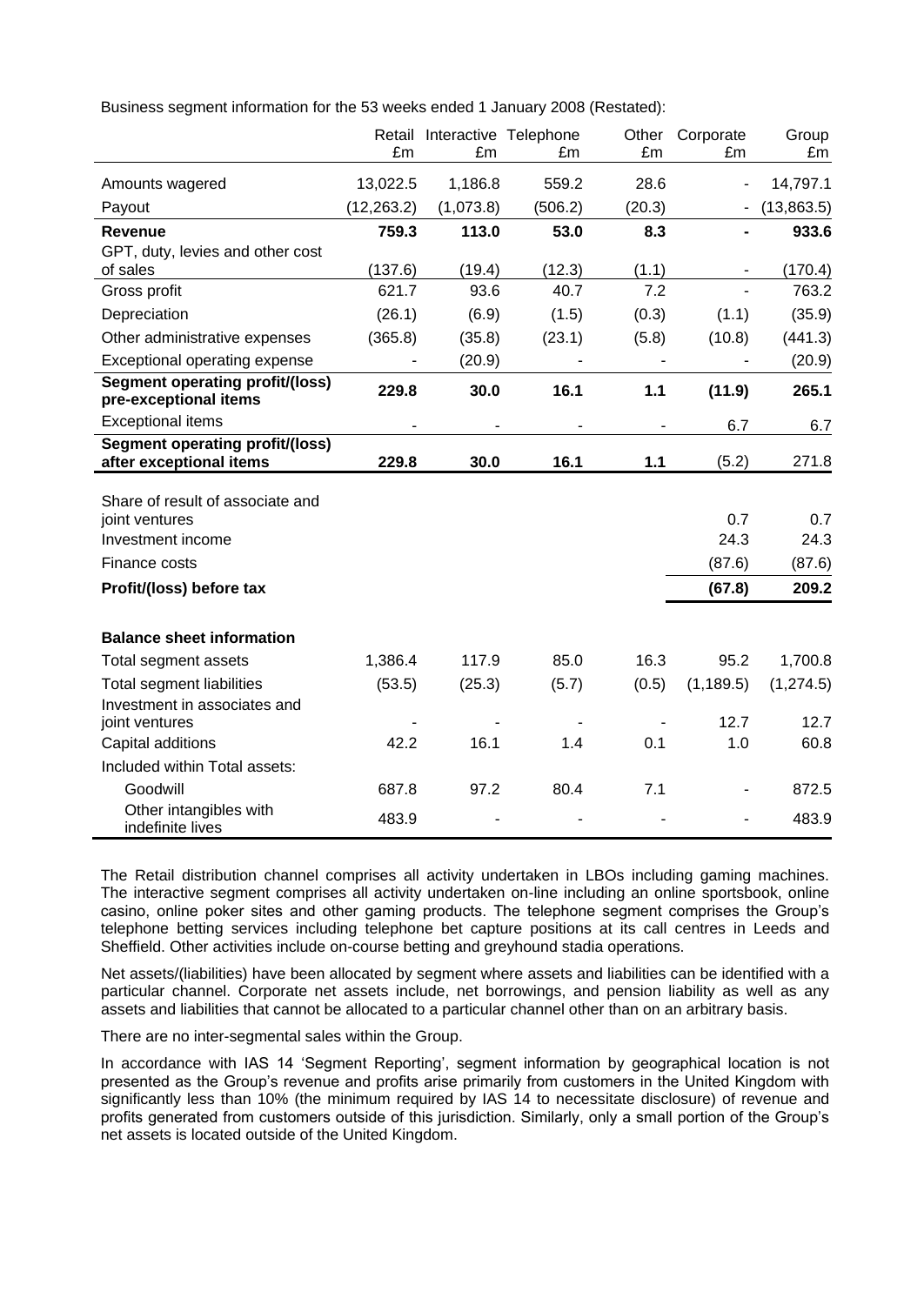## **Reconciliation of segment assets /(liabilities) to the consolidated balance sheet**

|                                    | <b>Assets</b><br><b>30 December</b> |            | Liabilities<br>1 January 30 December |            |  |
|------------------------------------|-------------------------------------|------------|--------------------------------------|------------|--|
|                                    | 2008<br>£m                          | 2008<br>£m | 2008<br>£m                           | 2008<br>£m |  |
| Total segment assets/(liabilities) | 1816.3                              | 1,700.8    | (1,268.5)                            | (1, 274.5) |  |
| Current tax assets/(liabilities)   | $\blacksquare$                      | ۰          | (38.4)                               | (29.4)     |  |
| Deferred assets/(liabilities)      | 19.6                                | 1.9        | (171.4)                              | (165.7)    |  |
| Total assets/(liabilities)         | 1,835.9                             | 1,702.7    | (1, 478.3)                           | (1,469.6)  |  |

### **3. Exceptional items**

Exceptional items are those items the Group considers to be one-off or material in nature that should be brought to the reader"s attention, in understanding the Group"s financial performance. Exceptional items are as follows:

|                                                                                                | 52 weeks<br>ended  | 53 weeks<br>ended |
|------------------------------------------------------------------------------------------------|--------------------|-------------------|
|                                                                                                | <b>30 December</b> | 1 January         |
|                                                                                                | 2008               | 2008              |
|                                                                                                | £m                 | £m                |
| Operating                                                                                      |                    |                   |
| Impairment of assets and costs in relation to termination of<br>NextGen programme <sup>1</sup> | (4.0)              | (20.9)            |
| Integration costs in respect of William Hill Online <sup>2</sup>                               | (1.4)              |                   |
| Impairment of joint ventures <sup>3</sup>                                                      | (5.4)              |                   |
|                                                                                                | (10.8)             | (20.9)            |
| <b>Non-Operating</b>                                                                           |                    |                   |
| Gain on disposal of William Hill Online <sup>4</sup>                                           | 86.4               |                   |
| Sale and leaseback of LBO properties <sup>5</sup>                                              | 2.8                | 6.7               |
| Loss on disposal of joint venture <sup>6</sup>                                                 | (1.2)              |                   |
|                                                                                                | 88.0               | 6.7               |
| Total exceptional items                                                                        | 77.2               | (14.2)            |

1 In November 2007 the Board of directors instigated a review of the NextGen programme. As a result of the review the programme was terminated. This decision resulted in an impairment charge of £20.9m in the 53 weeks ended 1 January 2008. The charge consisted of £20.5m internally developed software, and £0.4m computer hardware equipment. During the 52 weeks ended 30 December 2008 further costs of £4.0m have been incurred relating to this decision. There have been no impairments in the 52 weeks ended 30 December 2008.

2 Integration costs of £1.4m have been incurred in relation to the WH Online transaction.

- 3 The Group is currently in discussions with Codere (its joint venture partner) as to the future direction and levels of investment required for its joint ventures in Spain, following the substantive investment of amounts originally committed by each party. In light of this and as a result of the deteriorating economic conditions in Spain, the Group has reviewed the carrying value of its Spanish joint ventures as required by IAS 31"impairment of assets". This has resulted in an impairment charge of £5.4m. The interest in its Spanish joint ventures has been impaired to its recoverable amount, based on a value in use calculation, taking into account the current circumstances described above.
- WH Online in October 2008 the Group announced its intention to buy certain assets and companies from Playtech Limited in return for a share in its online business. The sale of part of its online business was completed on 30 December 2008 and generated a gain of £86.4m. Further details of the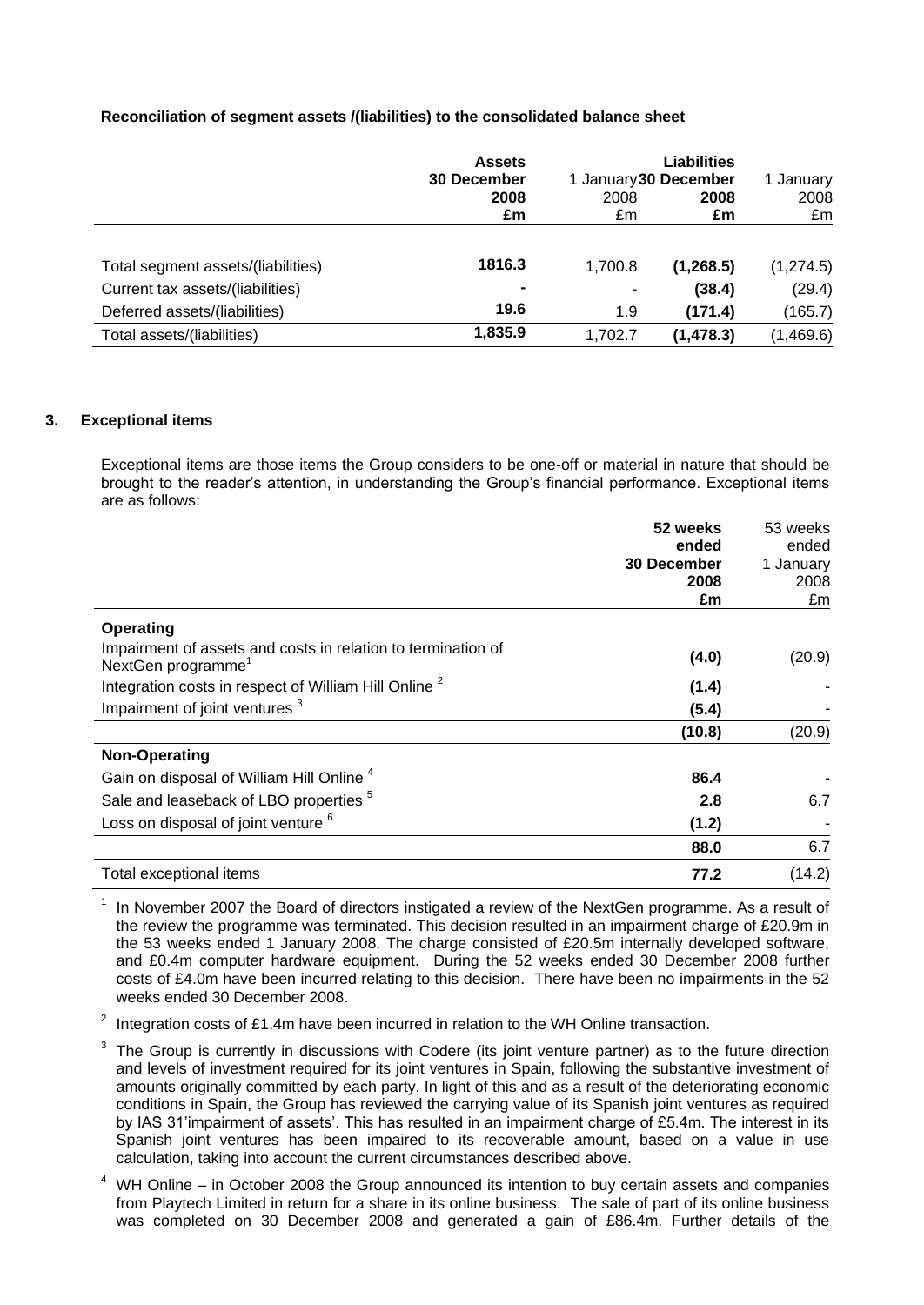transaction are given in note 11. The tax charge on this gain is low as there is not a disposal of the underlying assets for tax purposes.

- 5 Income arose from the sale and leaseback of 14 (1 January 2008 – 24) LBO properties and is shown net of costs.
- <sup>6</sup> On 2 July 2008 the Group announced the sale of its Italian joint venture company, William Hill Codere Italia Srl to INTRALOT Italia spa. This has resulted in a loss on disposal.

Exceptional tax (charges)/credit are as follows:

|                                                                           | 52 weeks<br>ended<br><b>30 December</b><br>2008<br>£m | 53 weeks<br>ended<br>1 January<br>2008<br>£m |
|---------------------------------------------------------------------------|-------------------------------------------------------|----------------------------------------------|
| Tax relief expected in respect of assets impairment and costs in relation |                                                       |                                              |
| to the termination of the NextGen programme                               | 1.1                                                   | 5.9                                          |
| Integration costs in respect of William Hill Online <sup>2</sup>          | 0.3                                                   |                                              |
| Impairment of joint ventures <sup>3</sup>                                 |                                                       |                                              |
| Gain on disposal of William Hill Online <sup>4</sup>                      | (1.7)                                                 |                                              |
| Deferred tax charge on held over capital gain on sale and                 |                                                       |                                              |
| leaseback of LBO's <sup>5</sup>                                           | (0.7)                                                 | (1.4)                                        |
|                                                                           | (1.0)                                                 | 4.5                                          |

## **4. Investment income**

|                                                                                                                           | 52 weeks<br>ended<br>30 December<br>2008<br>£m | 53 weeks<br>ended<br>1 January<br>2008<br>£m |
|---------------------------------------------------------------------------------------------------------------------------|------------------------------------------------|----------------------------------------------|
| Interest on bank deposits                                                                                                 | 3.3                                            | 4.0                                          |
| Fair value gains on interest rate swaps and collars transferred<br>from equity for cash flow hedges of floating rate debt | 9.6                                            | 7.6                                          |
| Expected return on pension scheme assets                                                                                  | 14.1                                           | 12.7                                         |
|                                                                                                                           | 27.0                                           | 24.3                                         |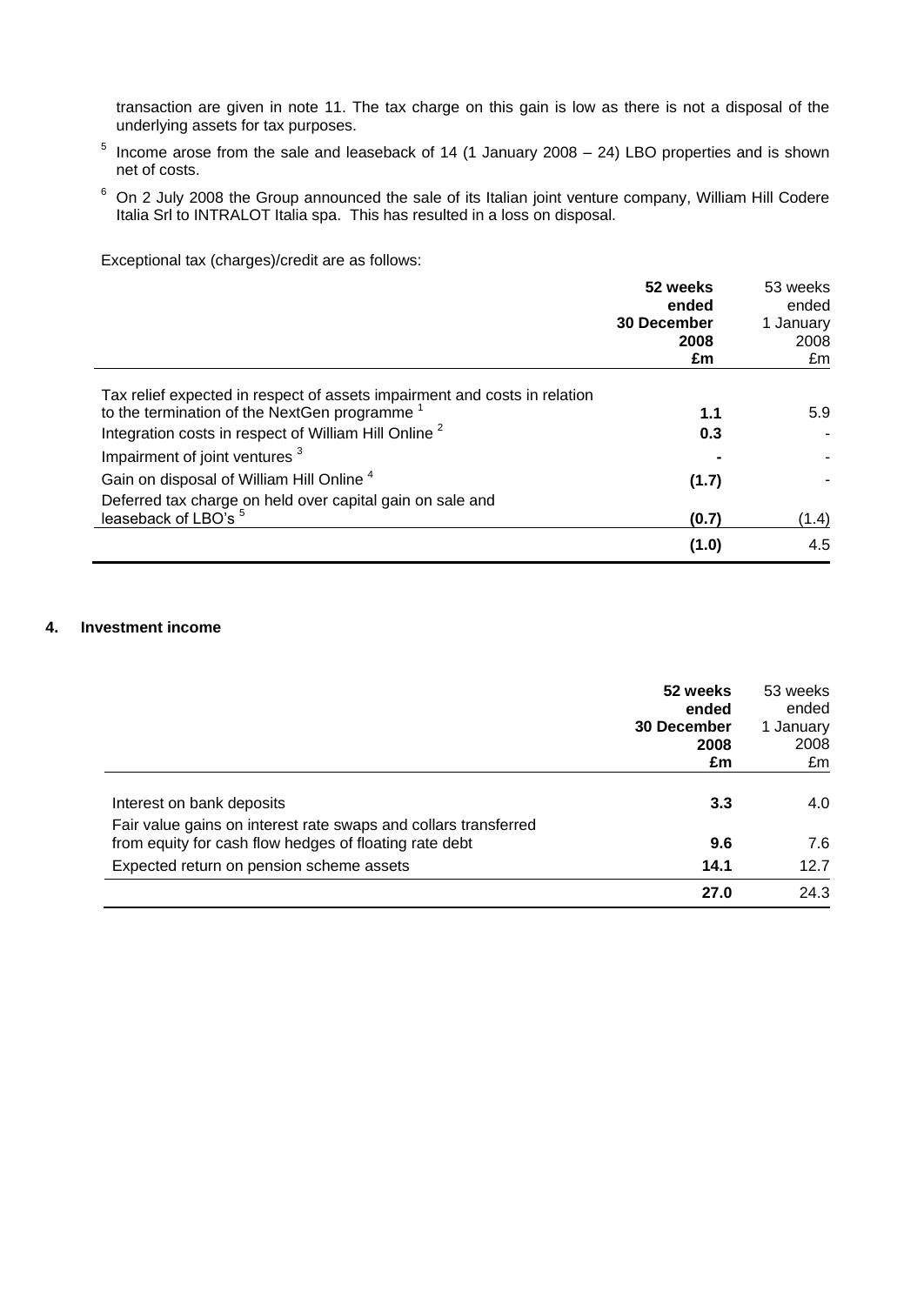### **5. Finance cost**

|                                        | 52 weeks<br>ended<br>30 December<br>2008<br>£m | 53 weeks<br>ended<br>1 January<br>2008<br>£m |
|----------------------------------------|------------------------------------------------|----------------------------------------------|
| Interest payable and similar charges:  |                                                |                                              |
| Bank loans and overdrafts              | 74.9                                           | 74.4                                         |
| Amortisation of finance costs          | 1.8                                            | 1.5                                          |
| Net interest payable                   | 76.7                                           | 75.9                                         |
| Interest on pension scheme liabilities | 12.8                                           | 11.7                                         |
|                                        | 89.5                                           | 87.6                                         |

## **6. Tax on profit on ordinary activities**

The tax charge comprises:

|                                                | 52 weeks<br>ended  | 53 weeks<br>ended |
|------------------------------------------------|--------------------|-------------------|
|                                                | <b>30 December</b> | 1 January         |
|                                                | 2008               | 2008              |
|                                                | £m                 | £m                |
| Current tax:                                   |                    |                   |
| UK corporation tax at 28.5% (2007 - 30%)       | 63.4               | 61.6              |
| UK corporation $tax - prior$ periods           | (7.4)              | (4.7)             |
| Total current tax charge                       | 56.0               | 56.9              |
| Deferred tax:                                  |                    |                   |
| Origination and reversal of timing differences | 2.0                | 1.4               |
| Impact from changes in statutory tax rates     |                    | (11.3)            |
| Adjustment in respect of prior years           | 1.3                | 4.8               |
| Total deferred tax charge/(credit)             | 3.3                | (5.1)             |
| Total tax on profit on ordinary activities     | 59.3               | 51.8              |

The effective tax rate in respect of ordinary activities before exceptional costs and excluding associate and joint venture income is 26.6% (53 weeks ended 1 January 2008 – 25.3%). The effective tax rate in respect of ordinary activities after exceptional items and excluding share of results of associates and joint ventures was 20.0% (53 weeks ended 1 January 2008 – 24.8%). The current period"s charge is lower than the statutory rate of 28.5% mainly due to adjustments in respect of prior periods and permanent differences in respect of non-taxable income relating to the gain on disposal of William Hill Online.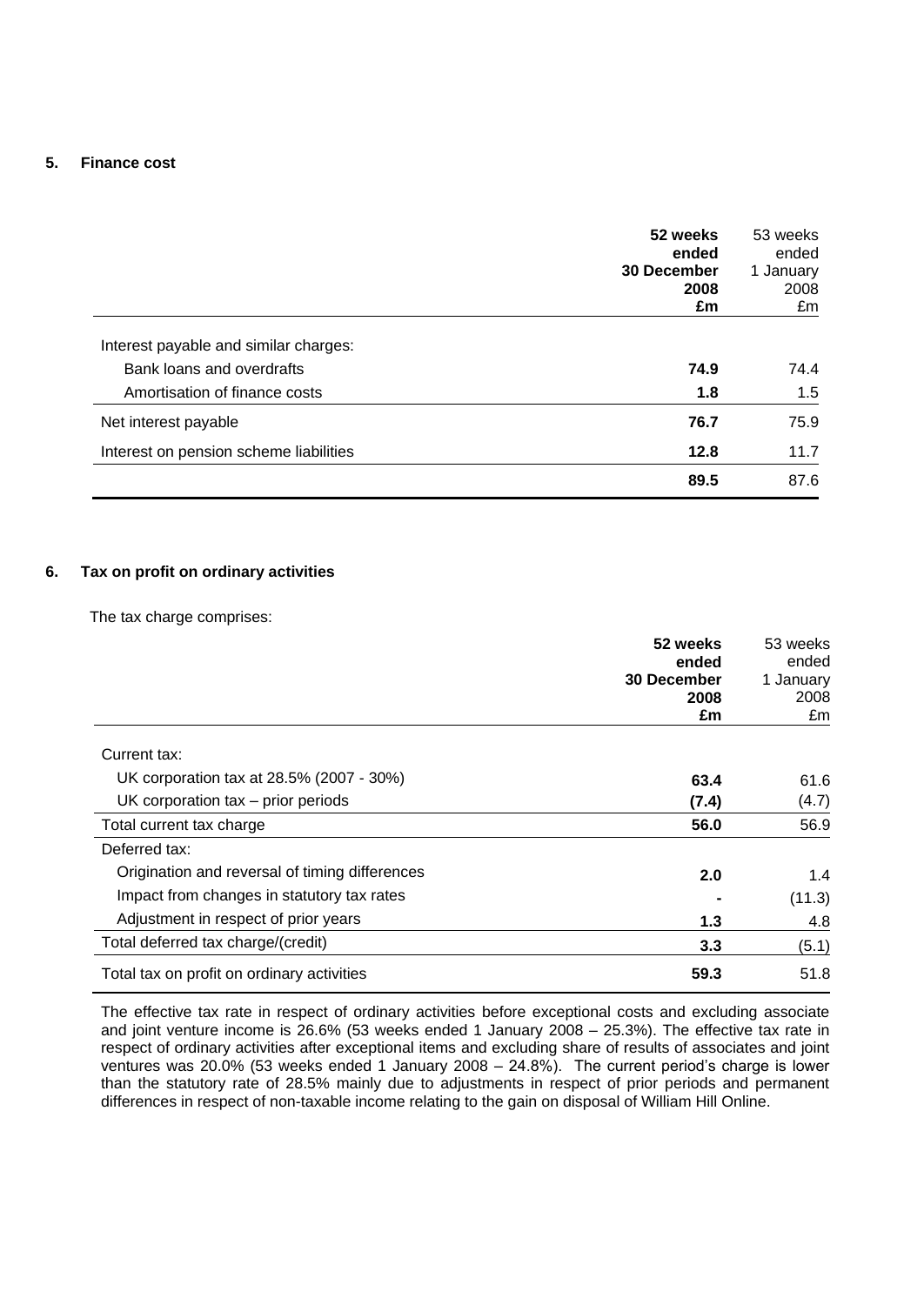The differences between the total current tax shown above and the amount calculated by applying the standard rate of UK corporation tax to the profit before tax is as follows:

|                                                                                     | 52 weeks ended<br><b>30 December</b><br>2008 |       | 53 weeks ended | 1 January<br>2008 |  |
|-------------------------------------------------------------------------------------|----------------------------------------------|-------|----------------|-------------------|--|
|                                                                                     | £m                                           | %     | £m             | $\%$              |  |
| Profit before tax                                                                   | 293.3                                        |       | 209.2          |                   |  |
| Less: share of results of associates and joint ventures                             | 2.9                                          |       | (0.7)          |                   |  |
|                                                                                     | 296.2                                        | 100.0 | 208.5          | 100.0             |  |
| Tax on Group profit at standard UK corporation tax rate of 28.5%<br>$(2007 - 30\%)$ | 84.4                                         | 28.5  | 62.6           | 30.0              |  |
| Impact of changes in statutory tax rates                                            |                                              |       | (11.3)         | (5.4)             |  |
| Adjustment in respect of prior periods                                              | (6.1)                                        | (2.1) | 0.1            |                   |  |
| Permanent differences - non deductible expenditure                                  | 4.3                                          | 1.5   | 1.0            | 0.5               |  |
| Permanent differences – non taxable income                                          | (23.3)                                       | (7.9) | (0.6)          | (0.3)             |  |
| Total tax charge                                                                    | 59.3                                         | 20.0  | 51.8           | 24.8              |  |

The Group earns its profits primarily in the UK, therefore the tax rate used for tax on profit on ordinary activities is the standard rate for UK corporation tax.

## **7. Dividends proposed and paid**

|                                      | 52 weeks<br>ended<br><b>30 December</b><br>2008<br>Per share | 53 weeks<br>ended<br>1 January<br>2008<br>Per share | 52 weeks<br>ended<br>30 December<br>2008<br>£m | 53 weeks<br>ended<br>1 January<br>2008<br>£m |
|--------------------------------------|--------------------------------------------------------------|-----------------------------------------------------|------------------------------------------------|----------------------------------------------|
| Equity shares:                       |                                                              |                                                     |                                                |                                              |
| - current year interim dividend paid | 7.75p                                                        | 7.75p                                               | 27.0                                           | 27.3                                         |
| - prior year final dividend paid     | 15.50p                                                       | 14.50p                                              | 53.8                                           | 51.2                                         |
|                                      | 23.25p                                                       | 22.25p                                              | 80.8                                           | 78.5                                         |
|                                      |                                                              |                                                     |                                                |                                              |
| Proposed dividend                    |                                                              | 15.5p                                               |                                                | 53.8                                         |

Under an agreement signed in November 2002, The William Hill Holdings 2001 Employee Benefit Trust agreed to waive all dividends. In addition, the Company does not pay dividends on shares held in treasury.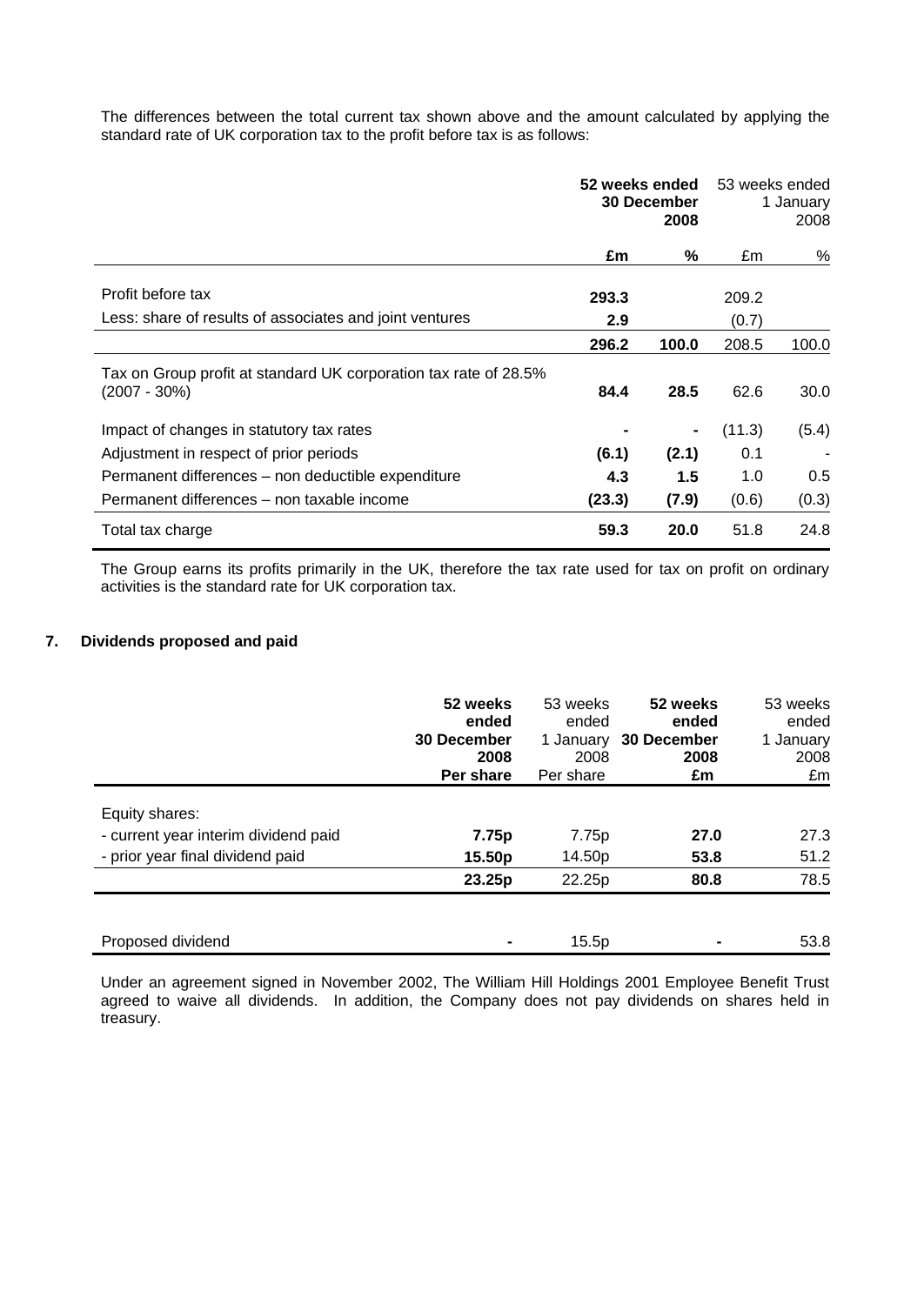## **8. Earnings per share**

The earnings per share figures for the respective periods are as follows:

|                                                                          | <b>Basic</b>   | 52 weeks ended 30 December 2008<br><b>Potentially</b><br>dilutive<br>share<br>options | <b>Diluted</b> | 53 weeks ended 1 January 2008 | Basic Potentially<br>dilutive<br>share<br>options | <b>Diluted</b> |
|--------------------------------------------------------------------------|----------------|---------------------------------------------------------------------------------------|----------------|-------------------------------|---------------------------------------------------|----------------|
| Profit after tax for the financial<br>period £m                          | 234.0          |                                                                                       | 234.0          | 157.4                         |                                                   | 157.4          |
| Exceptional items (note 3)<br>Exceptional items - tax charge<br>(note 3) | (77.2)<br>1.0  |                                                                                       | (77.2)<br>1.0  | 14.2<br>(4.5)                 |                                                   | 14.2<br>(4.5)  |
| Profit after tax for the financial<br>period before exceptional items    | 157.8          |                                                                                       | 157.8          | 167.1                         |                                                   | 167.1          |
| Weighted average number of<br>shares (million)                           | 347.6          | 2.6                                                                                   | 350.2          | 352.2                         | 3.4                                               | 355.6          |
| Earnings per share (pence)<br>Exceptional adjustment                     | 67.3<br>(21.9) | (0.5)<br>0.2                                                                          | 66.8<br>(21.7) | 44.7<br>2.7                   | (0.4)                                             | 44.3<br>2.7    |
| Earnings per share - adjusted                                            | 45.4           | (0.3)                                                                                 | 45.1           | 47.4                          | (0.4)                                             | 47.0           |

An adjusted earnings per share, based on profit for the prior period before exceptional items, has been presented in order to highlight the underlying performance of the Group.

The basic weighted average number of shares excludes shares held by The William Hill Holdings 2001 Employee Benefit Trust and those shares held in treasury as such shares do not qualify for dividends. The effect of this is to reduce the average number of shares by 6.2million in the 52 weeks ended 30 December 2008 (53 weeks ended 1 January 2008 – 7.9million).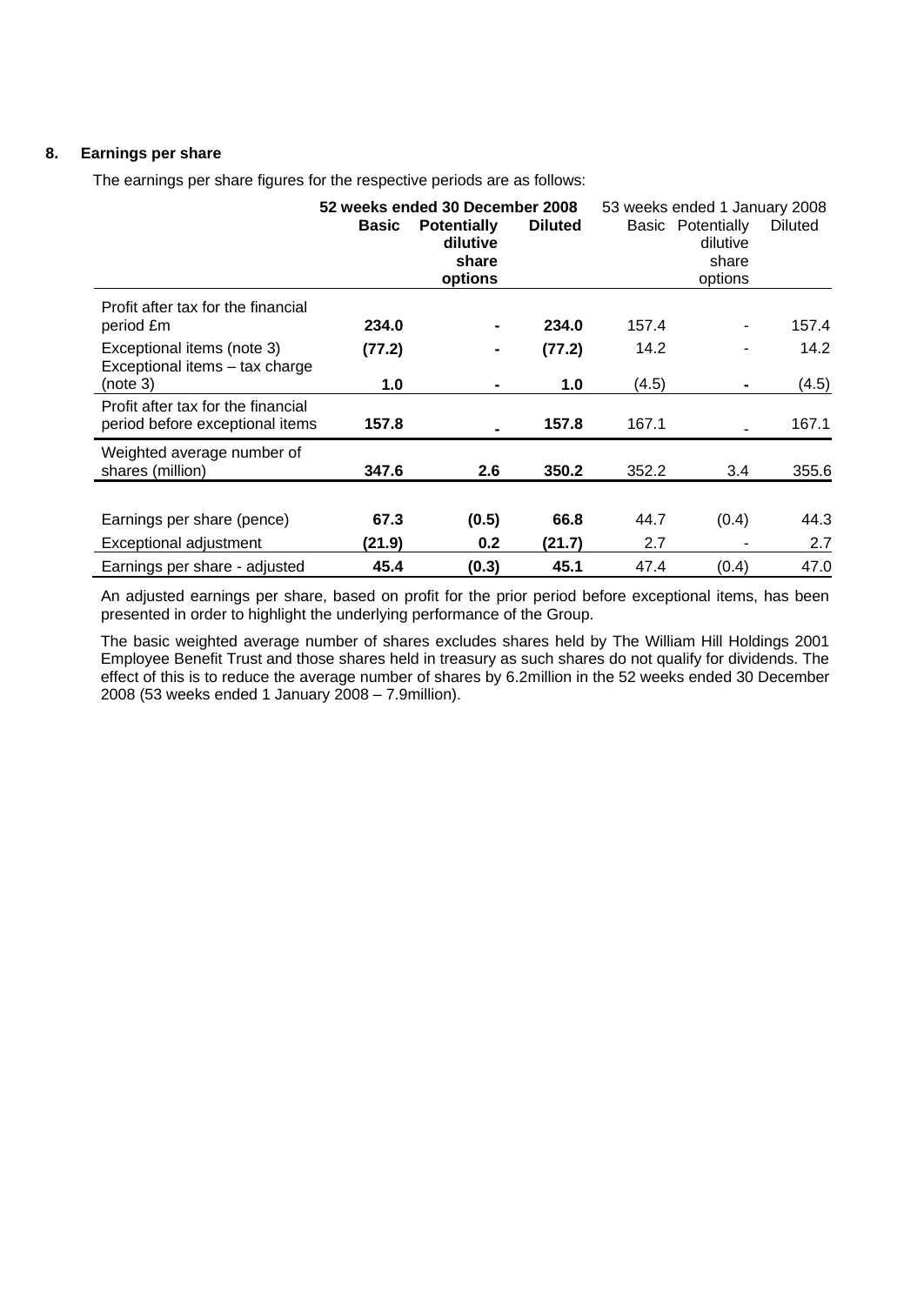## **9. Reserves**

Reserves attributable to equity holders of the parent are:

|                                                                       |         |                |                                 |              |                | Hedging                  |                |        |
|-----------------------------------------------------------------------|---------|----------------|---------------------------------|--------------|----------------|--------------------------|----------------|--------|
|                                                                       | Called- |                | Capital                         |              |                | and                      |                |        |
|                                                                       | up      | sharepremium   | Share redemp-                   |              | Own<br>shares  | transl-                  | ation Retained |        |
|                                                                       |         |                | capital account reserve reserve | tion Merger  |                | held reserves            | earnings       | Total  |
|                                                                       | £m      | £m             | £m                              | £m           | £m             | £m                       | £m             | £m     |
| At 27 December 2006                                                   | 36.2    | 311.3          |                                 | $6.0$ (26.1) | (46.9)         | 9.4                      | (99.4)         | 190.5  |
| Profit for the financial period                                       |         |                |                                 |              |                |                          | 157.4          | 157.4  |
| Dividends paid (note 7)                                               |         |                |                                 |              |                |                          | (78.5)         | (78.5) |
| Items taken directly to statement of<br>recognised income and expense |         |                |                                 |              |                | 1.2                      | 8.9            | 10.1   |
| Expense recognised in respect of share<br>remuneration                |         |                |                                 |              |                |                          | 2.6            | 2.6    |
| Shares purchased and cancelled                                        | (0.8)   |                | 0.8                             |              |                |                          | (46.0)         | (46.0) |
| Transfer to income                                                    |         |                |                                 |              |                | (7.6)                    | $\overline{a}$ | (7.6)  |
| Transfer of own shares to recipients                                  |         |                |                                 |              | 12.5           |                          | (8.1)          | 4.4    |
| Cancellation of share premium                                         |         | (311.3)        |                                 |              |                | L,                       | 311.3          |        |
| Exchange differences on translation of<br>overseas operations         |         |                |                                 |              |                | 0.2                      |                | 0.2    |
| At 1 January 2008                                                     | 35.4    | $\blacksquare$ |                                 | $6.8$ (26.1) | (34.4)         | 3.2                      | 248.2          | 233.1  |
| Profit for the financial period                                       |         |                |                                 |              |                | $\overline{\phantom{0}}$ | 234.0          | 234.0  |
| Dividends paid (note 7)                                               |         |                |                                 |              |                |                          | (80.8)         | (80.8) |
| Items taken directly to statement of<br>recognised income and expense |         |                |                                 |              |                | (20.3)                   | (22.7)         | (43.0) |
| Credit recognised in respect of share<br>remuneration                 |         |                |                                 |              |                |                          | 4.1            | 4.1    |
| Tax receipt in respect of share<br>remuneration                       |         |                |                                 |              |                |                          | 8.9            | 8.9    |
| Transfer to income                                                    |         |                |                                 |              |                | (9.6)                    | $\blacksquare$ | (9.6)  |
| Transfer of own shares to recipients                                  |         |                |                                 |              | 3.3            |                          | (2.4)          | 0.9    |
| Exchange differences on translation of<br>overseas operations         |         |                |                                 |              | $\blacksquare$ | 0.5                      |                | 0.5    |
| At 30 December 2008                                                   | 35.4    | $\blacksquare$ | 6.8                             | (26.1)       | (31.1)         | (26.2)                   | 389.3          | 348.1  |

No shares were cancelled during the period as part of the Company"s share buyback programme.

Own shares held comprise:

|                           | 30 December 2008    |                               |                | 1 January 2008      |                        |            |
|---------------------------|---------------------|-------------------------------|----------------|---------------------|------------------------|------------|
|                           | Number of<br>shares | <b>Nominal</b><br>value<br>£m | Cost<br>£m     | Number of<br>shares | Nominal<br>value<br>£m | Cost<br>£m |
| William Hill Holdings EBT | 1,000               | $\blacksquare$                | $\blacksquare$ | 33,000              | ۰                      |            |
| Treasury shares           | 5,846,000           | 0.6                           | 31.1           | 6,458,000           | 0.6                    | 34.4       |
|                           | 5,847,000           | 0.6                           | 31.1           | 6,491,000           | 0.6                    | 34.4       |

The shares held in treasury were purchased at a weighted average price of £5.32. At 30 December 2008 the total market value of own shares held in treasury and in the Trust was £12.5m.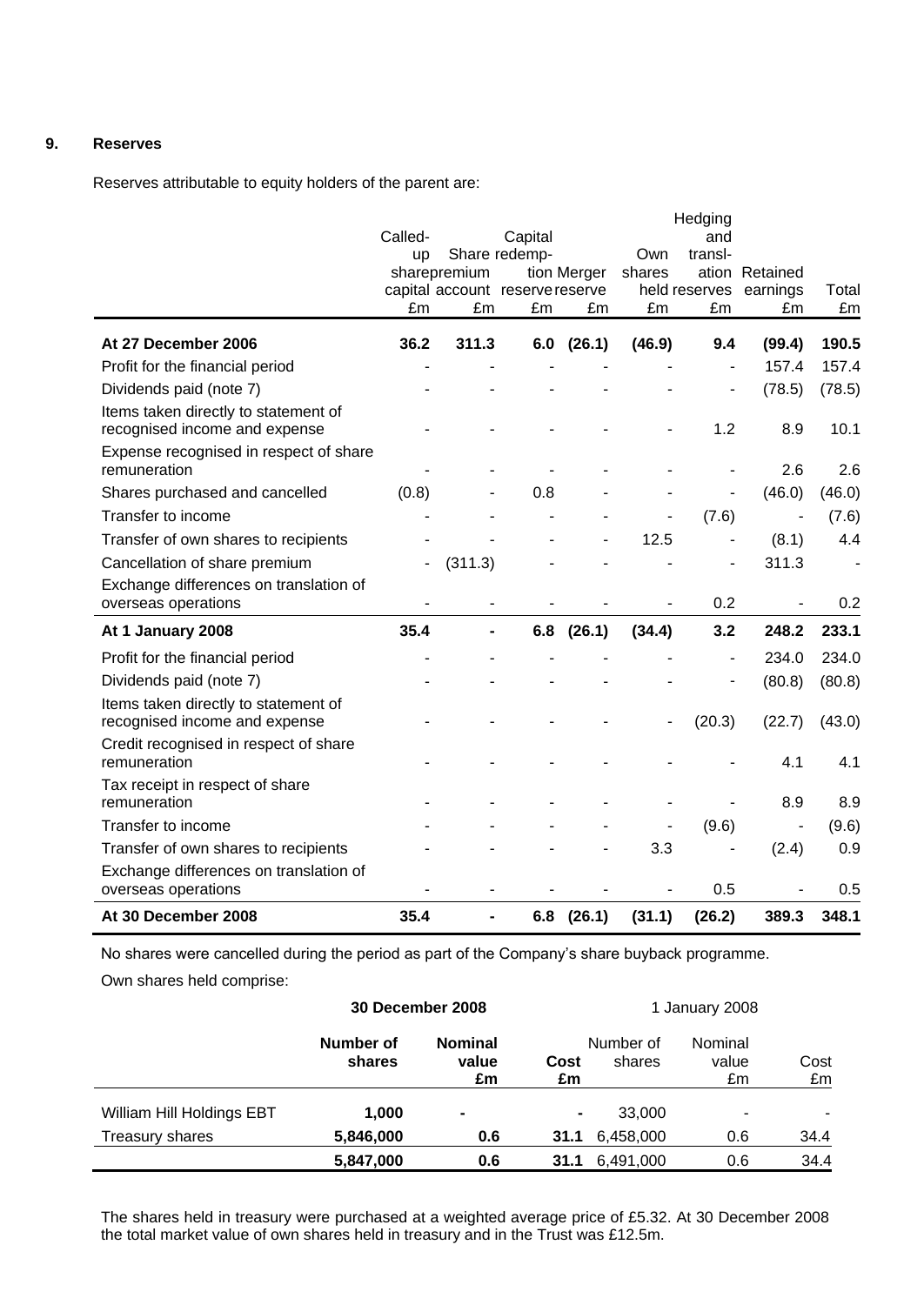### **10. Minority interest**

| At 30 December 2008                    | 9.5 |
|----------------------------------------|-----|
| William Hill Online                    | 9.5 |
| At 27 December 2006 and 2 January 2008 |     |

**£m**

The minority interest relates to the 29% share in William Hill Online owned by Playtech Limited.

## **11. Acquisitions and disposals**

On 30 December 2008, the Group acquired assets, businesses and contracts comprising an affiliate marketing business, customer services operation and gaming brands and websites (the acquired assets), from Playtech Limited. As the transaction occurred at midnight on 30 December 2008 there was no contribution to revenue or profit before taxation in the period to 30 December 2008. As consideration for the acquisition, Playtech received a 29% interest in the newly formed William Hill Online, a combination of the acquired assets and William Hill"s existing interactive business. The capitalised goodwill on this transaction was £114.9m.

The transaction has been accounted for using IFRS 3: Business Combinations. However, IFRS 3 does not provide specific guidance for transactions of this nature where there is no cash consideration. In the absence of any specific IFRS guidance, we defer to UK GAAP UITF Abstract 31: Exchanges of businesses or other non-monetary assets for an interest in a subsidiary, joint venture or associate, the principles of which are consistent with IFRS 3. The transaction has been accounted for in 2 parts; a disposal of 29% of the Group's Interactive division and the subsequent acquisition of 71% of the acquired assets. The fair value of the proceeds for the disposal of the 29% take in William Hill Online is equivalent to the fair value of the acquired assets and is £119.6m, being the sterling equivalent of 71% of \$242.5m that Playtech paid to acquire the assets on 20 October 2008.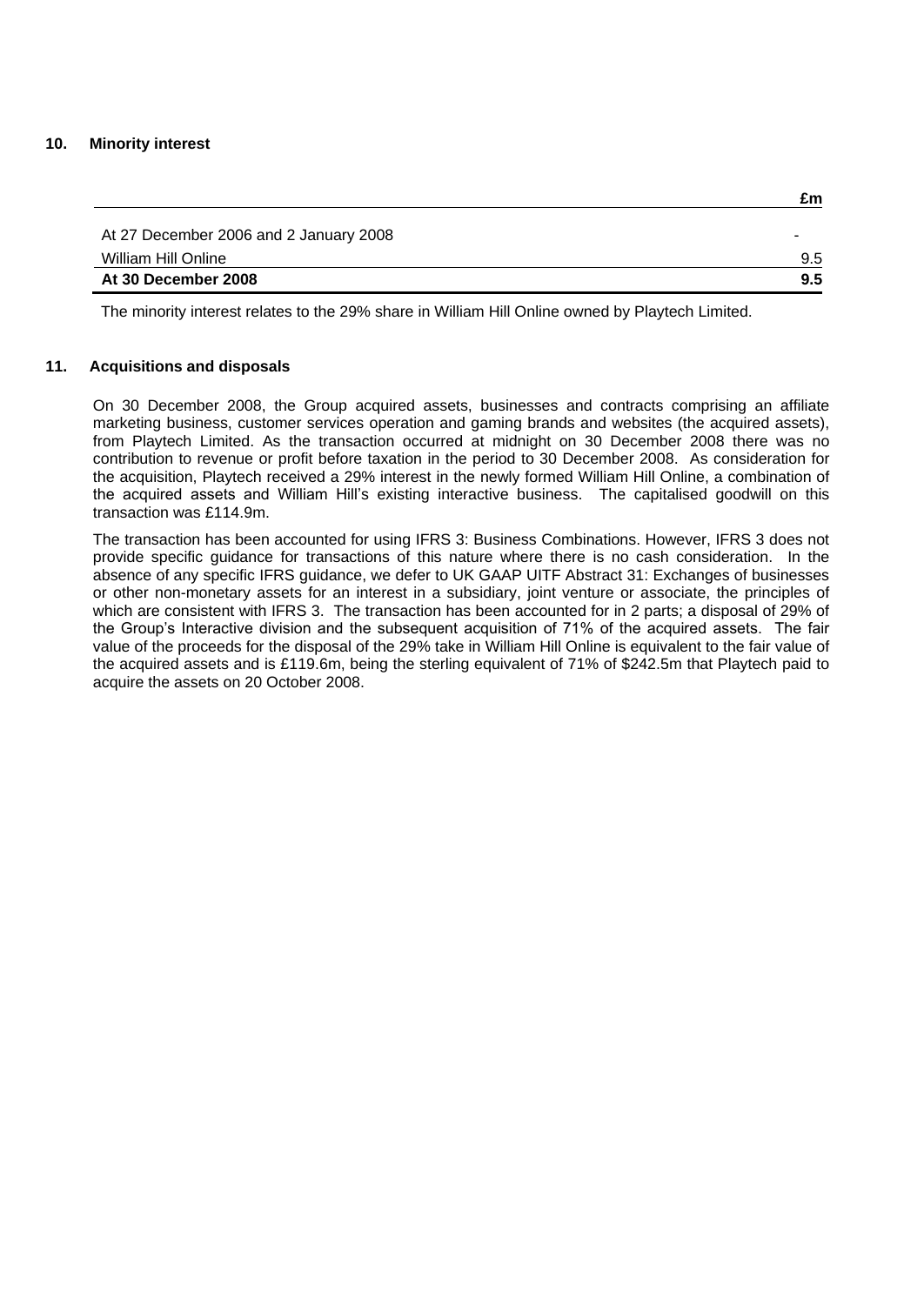## **Disposal of 29% of Interactive Division**

| The net assets William Hill Online disposed as part of this transaction were: |                         |  |
|-------------------------------------------------------------------------------|-------------------------|--|
|                                                                               | <b>Book value</b><br>£m |  |
| Non-current assets                                                            |                         |  |
| Intangible assets - goodwill                                                  | 28.2                    |  |
| Intangible assets - other                                                     | 4.6                     |  |
| Property, plant & equipment                                                   | 1.4                     |  |
| <b>Current assets</b>                                                         |                         |  |
| Trade and other receivables                                                   | 3.2                     |  |
| Cash                                                                          | 6.8                     |  |
| <b>Total assets</b>                                                           | 44.2                    |  |
| <b>Current liabilities</b>                                                    |                         |  |
| Trade and other payables                                                      | (11.0)                  |  |
| Non-current liabilities                                                       |                         |  |
| Deferred tax liabilities                                                      |                         |  |
| <b>Total liabilities</b>                                                      | (11.0)                  |  |
| Net assets disposed                                                           | 33.2                    |  |
| Gain on disposal                                                              | 86.4                    |  |
| <b>Total consideration</b>                                                    | 119.6                   |  |
| Satisfied by:                                                                 |                         |  |
| Cash consideration                                                            |                         |  |
| Assets acquired                                                               | 119.6                   |  |
| <b>Total consideration</b>                                                    | 119.6                   |  |

The 29% of Net assets in William Hill Online is shown as a minority interest on the consolidated balance sheet.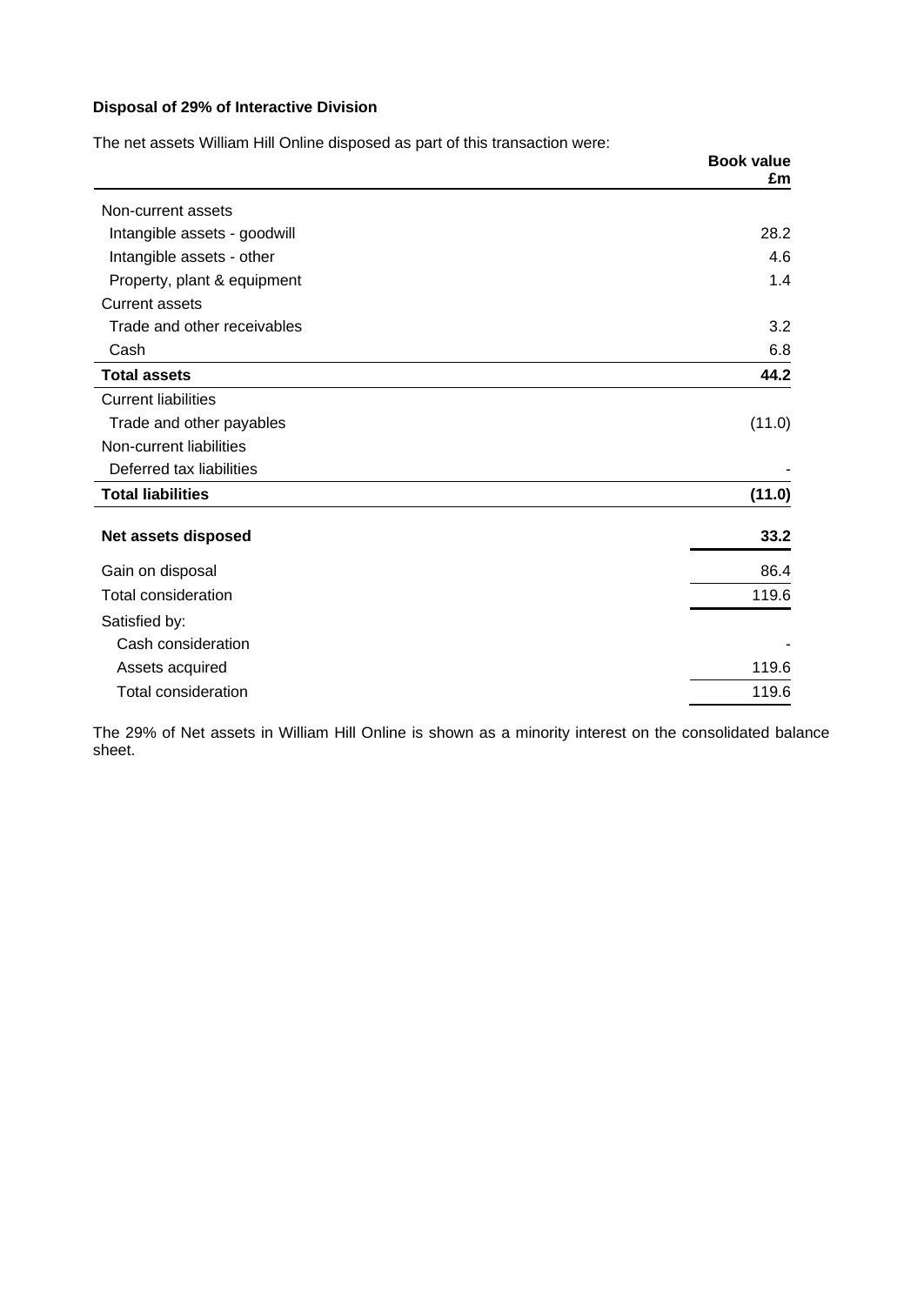### **Acquisition of acquired assets**

This has been accounted for by the purchase method of accounting. The goodwill arising on it will be subject to an annual impairment review in accordance with IAS 36 'Impairment of assets'. The following table sets out the book values of the identifiable assets and liabilities acquired during the period and their fair value to the Group:

|                                                                      | Book values | Fair value<br>adjustments | Fair value<br>to Group |
|----------------------------------------------------------------------|-------------|---------------------------|------------------------|
|                                                                      | £m          | £m                        | £m                     |
| Non-current assets                                                   |             |                           |                        |
| Intangible assets                                                    |             | 19.9                      | 19.9                   |
| Property, plant & equipment                                          | 1.0         |                           | 1.0                    |
| Deferred tax assets                                                  |             |                           |                        |
| <b>Current assets</b>                                                |             |                           |                        |
| Trade and other receivables                                          | 0.2         |                           | 0.2                    |
| Cash                                                                 | 0.7         |                           | 0.7                    |
| <b>Total assets</b>                                                  | 1.9         | 19.9                      | 21.8                   |
| <b>Current liabilities</b>                                           |             |                           |                        |
| Trade and other payables                                             | (0.9)       |                           | (0.9)                  |
| Non-current liabilities                                              |             |                           |                        |
| Deferred tax liabilities                                             |             | (5.4)                     | (5.4)                  |
| <b>Total liabilities</b>                                             | (0.9)       | (5.4)                     | (6.3)                  |
|                                                                      |             |                           |                        |
| Net assets acquired                                                  | 1.0         | 14.5                      | 15.5                   |
| Net assets acquired                                                  |             |                           |                        |
| Goodwill arising                                                     |             |                           | 114.9                  |
| <b>Total consideration</b>                                           |             |                           | 130.4                  |
| Satisfied by:                                                        |             |                           |                        |
| Equity                                                               |             |                           | 119.6                  |
| Minority interest                                                    |             |                           | 4.5                    |
| Transactions fees paid                                               |             |                           | 1.2                    |
| Accrued transaction fees                                             |             |                           | 5.1                    |
| <b>Total consideration</b>                                           |             |                           | 130.4                  |
|                                                                      |             |                           |                        |
| Net cash outflows in respect of these acquisitions comprised:        |             |                           |                        |
| Cash consideration                                                   |             |                           | (1.2)                  |
| Cash at bank and in hand acquired                                    |             |                           | 0.7                    |
|                                                                      |             |                           | (0.5)                  |
| Reconciliation of cash outflows to Consolidated Cash Flow Statement: |             |                           |                        |
|                                                                      |             |                           | £m                     |
| Deferred consideration re T.H. Jennings (Harlow Pools) Ltd in 2007   |             |                           | (1.0)                  |
| Playtech Limited                                                     |             |                           | (0.5)                  |
|                                                                      |             |                           | (1.5)                  |

The goodwill arising on the acquired assets is attributable to the anticipated synergistic growth opportunities created by the highly complementary business activities and the strengthening of William Hill"s online position in comparison to its competition in the market place.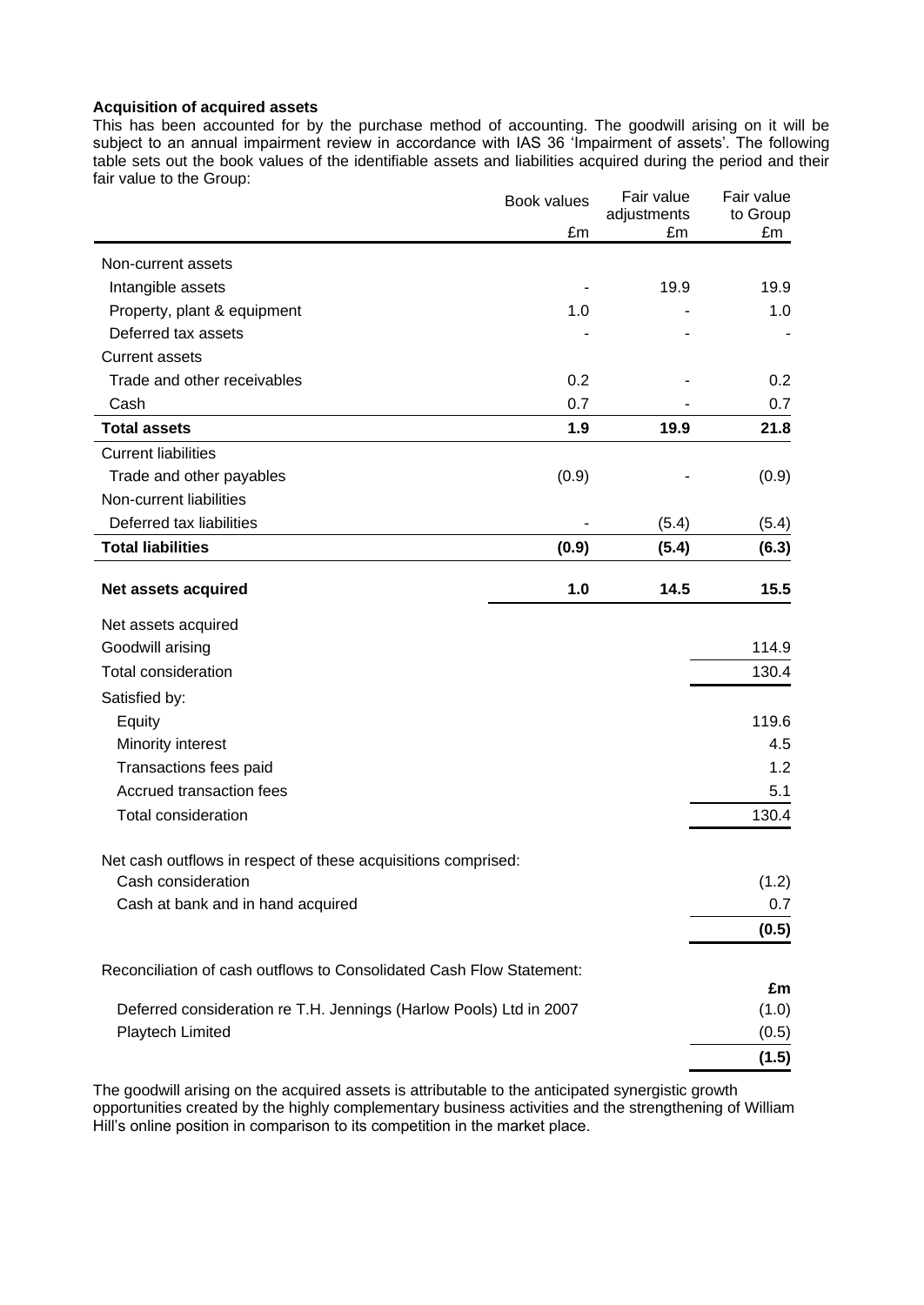The table below shows the net assets in use by William Hill Online and the calculation of the minority interest:

|                             | <b>Book</b> | Fair value  | <b>Total assets</b> | Existing             | <b>William Hill</b> |
|-----------------------------|-------------|-------------|---------------------|----------------------|---------------------|
|                             | values      | adjustments | acquired            | William Hill         | Online              |
|                             | acquired    |             |                     | interactive business | Total               |
|                             | £m          | £m          | £m                  | £m                   | £m                  |
| Non-current assets          |             |             |                     |                      |                     |
| Intangible assets           |             | 19.9        | 19.9                | 16.1                 | 36.0                |
| Property, plant & equipment | 1.0         |             | 1.0                 | 4.8                  | 5.8                 |
| <b>Current assets</b>       |             |             |                     |                      |                     |
| Trade and other receivables | 0.2         |             | 0.2                 | 10.9                 | 11.1                |
| Cash                        | 0.7         |             | 0.7                 | 23.5                 | 24.2                |
| <b>Total assets</b>         | 1.9         | 19.9        | 21.8                | 55.3                 | 77.1                |
| <b>Current liabilities</b>  |             |             |                     |                      |                     |
| Trade and other payables    | (0.9)       |             | (0.9)               | (38.1)               | (39.0)              |
| Non-current liabilities     |             |             |                     |                      |                     |
| Deferred tax liabilities    |             | (5.4)       | (5.4)               |                      | (5.4)               |
| <b>Total liabilities</b>    | (0.9)       | (5.4)       | (6.3)               | (38.1)               | (44.4)              |
| <b>Net assets</b>           | 1.0         | 14.5        | 15.5                | 17.2                 | 32.7                |
| Minority interest @29%      |             |             | 4.5                 | 5.0                  | 9.5                 |